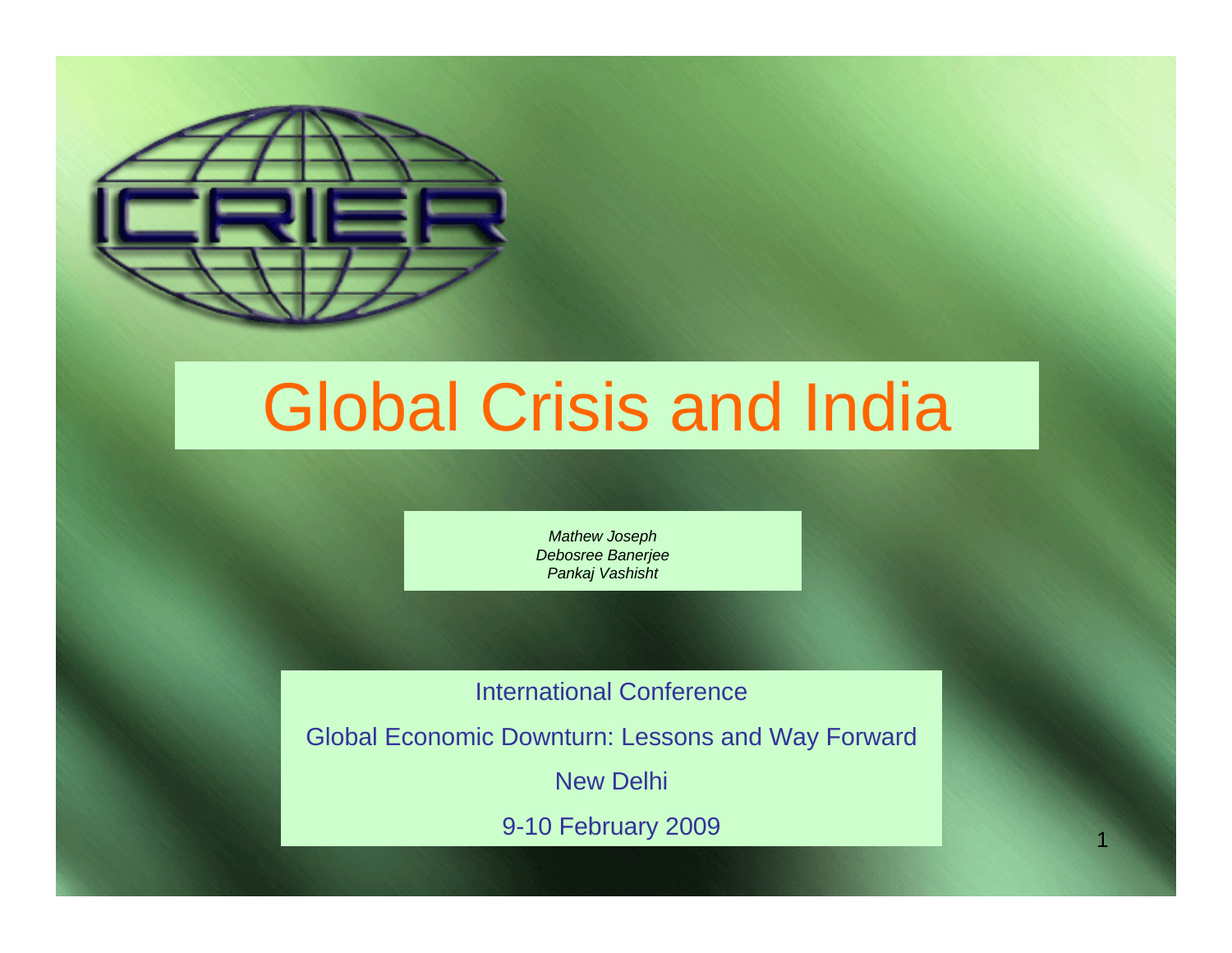# Roots of Global Crisis



- Global macroeconomic imbalances
	- – Results in huge cross-border capital flows from surplus to deficit countries
	- – International financial system failed to intermediate these flows properly
		- Lending to sub-prime borrowers/ imprudent credit expansion
	- – Debt crisis of 1980s, East Asian crisis of late 1990s and the present global crisis
	- – Current one the severest and the impact so vast and widespread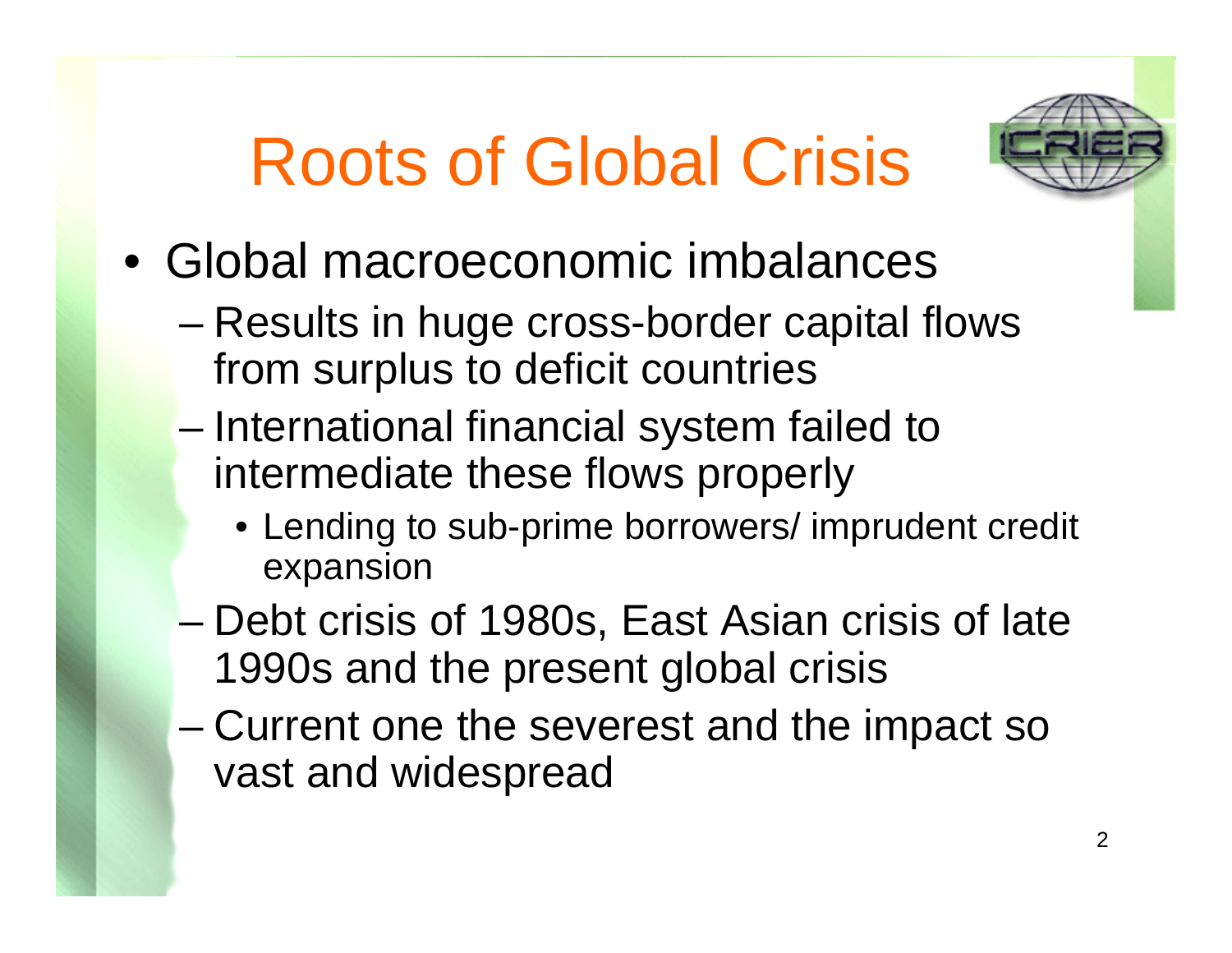### Global Macroeconomic Imbalances

| Table 1: Current Account Balance as % of GDP, 1995-2007 |                  |           |           |              |              |                |              |               |               |                               |        |
|---------------------------------------------------------|------------------|-----------|-----------|--------------|--------------|----------------|--------------|---------------|---------------|-------------------------------|--------|
|                                                         | <b>Australia</b> | <b>US</b> | <b>UK</b> | <b>Spain</b> | <b>China</b> | <b>Germany</b> | <b>Japan</b> | <b>Norway</b> | <b>Russia</b> | <b>Saudi</b><br><b>Arabia</b> | India  |
| 1995                                                    | $-5.2$           | $-1.5$    | $-1.2$    | $-0.3$       | 0.2          | $-1.2$         | 2.1          | 3.6           | 2.2           | $-3.7$                        | $-1.6$ |
| 2000                                                    | $-3.8$           | $-4.3$    | $-2.6$    | $-4.0$       | 1.7          | $-1.7$         | 2.6          | 15            | 18            | 7.6                           | $-1.0$ |
| 2001                                                    | $-2.0$           | $-3.8$    | $-2.1$    | $-3.9$       | 1.3          | $\mathbf{0}$   | 2.1          | 16.1          | 11.1          | 5.1                           | 0.3    |
| 2002                                                    | $-3.7$           | $-4.4$    | $-1.7$    | $-3.3$       | 2.4          | 2.0            | 2.9          | 12.6          | 8.4           | 6.3                           | 1.4    |
| 2003                                                    | $-5.3$           | $-4.8$    | $-1.6$    | $-3.5$       | 2.8          | 2.0            | 3.2          | 12.3          | 8.2           | 13.1                          | 1.5    |
| 2004                                                    | $-6.1$           | $-5.3$    | $-2.1$    | $-5.3$       | 3.6          | 4.7            | 3.7          | 12.7          | 10.1          | 20.8                          | 0.1    |
| 2005                                                    | $-5.8$           | $-5.9$    | $-2.6$    | $-7.4$       | 7.2          | 5.2            | 3.6          | 16.3          | 11            | 28.7                          | $-1.3$ |
| 2006                                                    | $-5.3$           | $-6.0$    | $-3.4$    | $-8.9$       | 9.4          | 6.1            | 3.9          | 17.3          | 9.5           | 27.9                          | $-1.1$ |
| 2007                                                    | $-6.2$           | $-5.3$    | $-3.8$    | $-10.1$      | 11.3         | 7.6            | 4.8          | 15.4          | 5.9           | 25.1                          | $-1.4$ |

*Source: IMF.*

•*Persistent deficits and surpluses among nations*

•*India not part of global imbalances*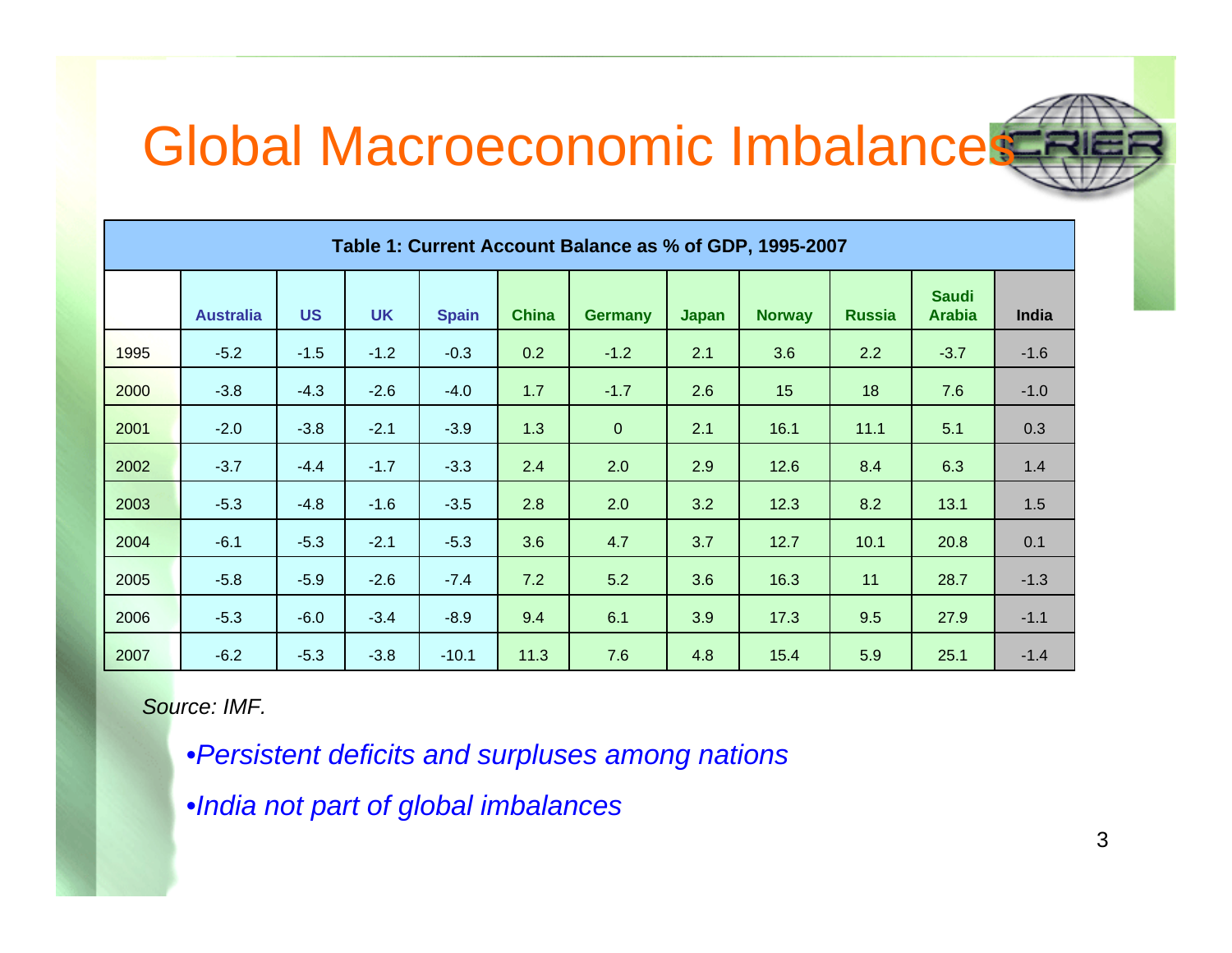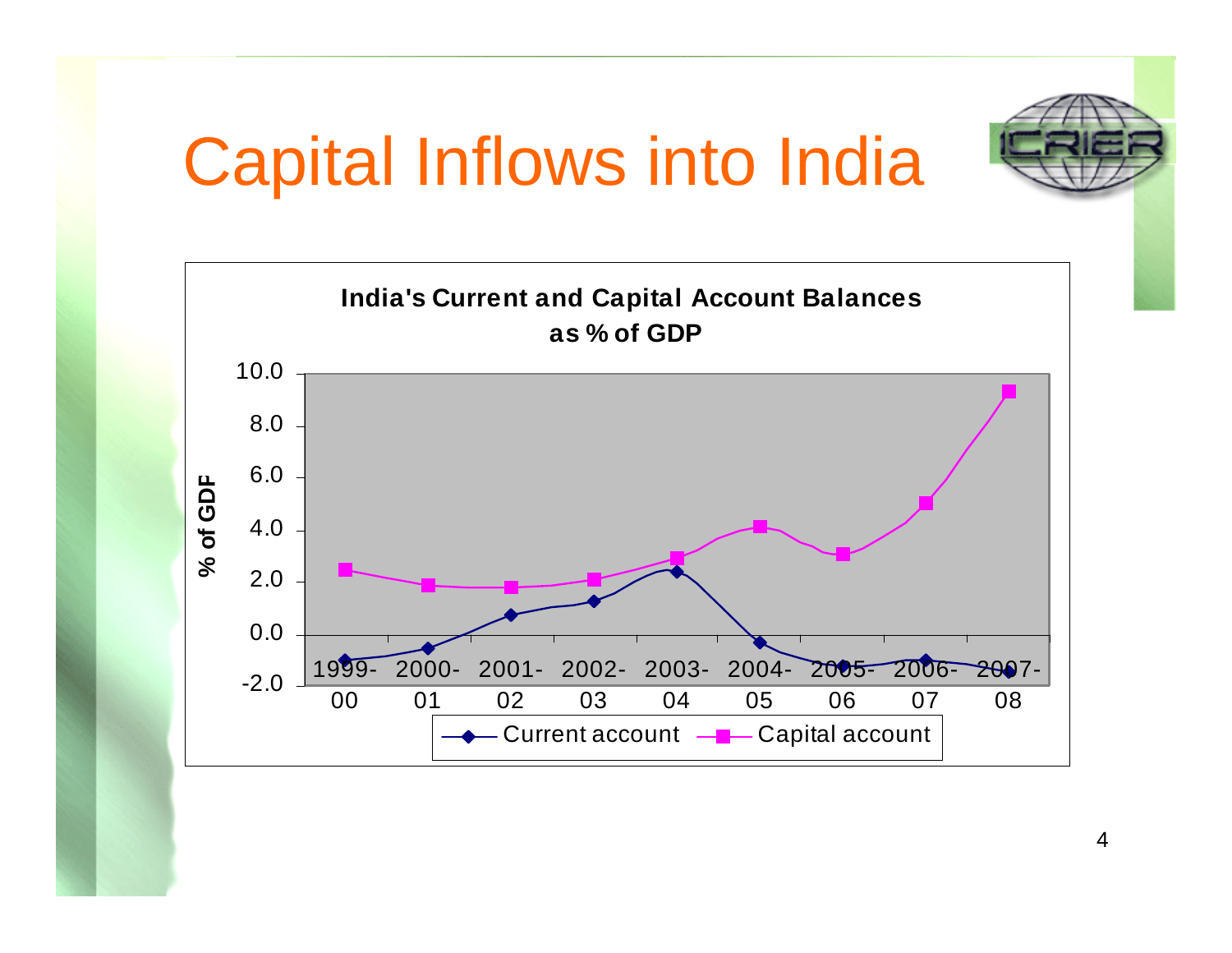## India's Reserve Build-up



*Turned out to be building up a war chest!*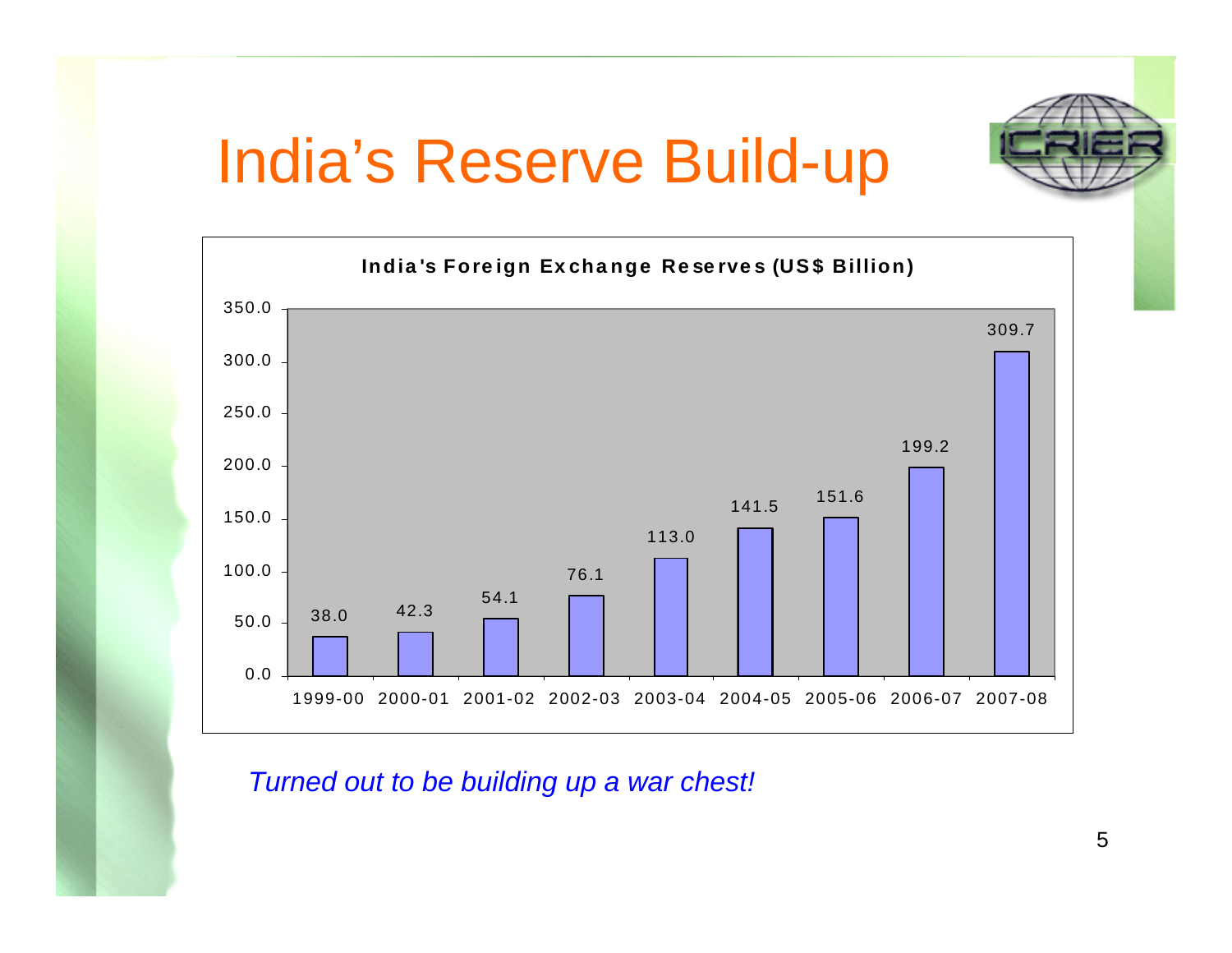

*Stock index rising from an average 5500 during 2004 to over 20,000 in January 2008*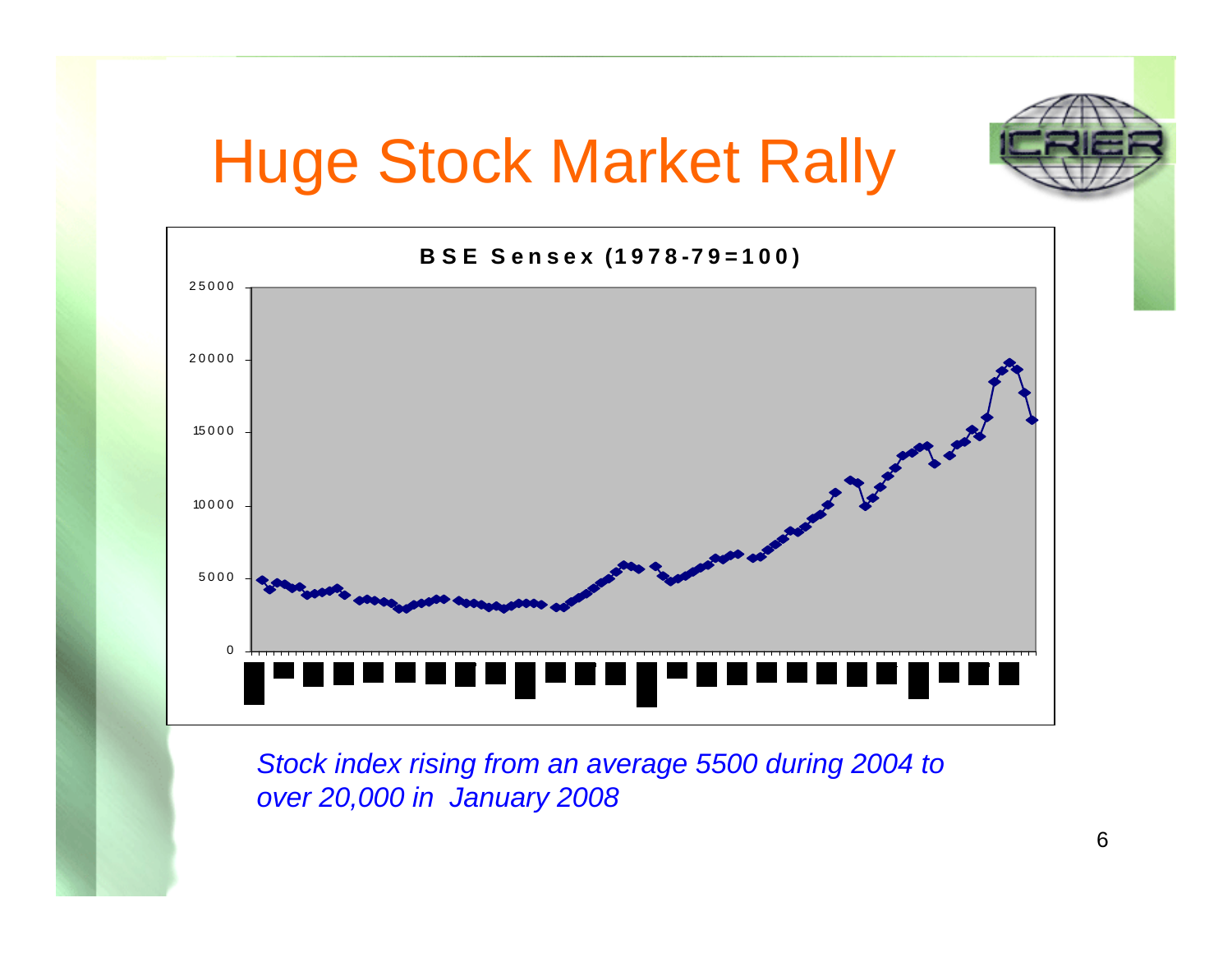#### Remarkable Growth Performance





*Lifted to a new high growth trajectory*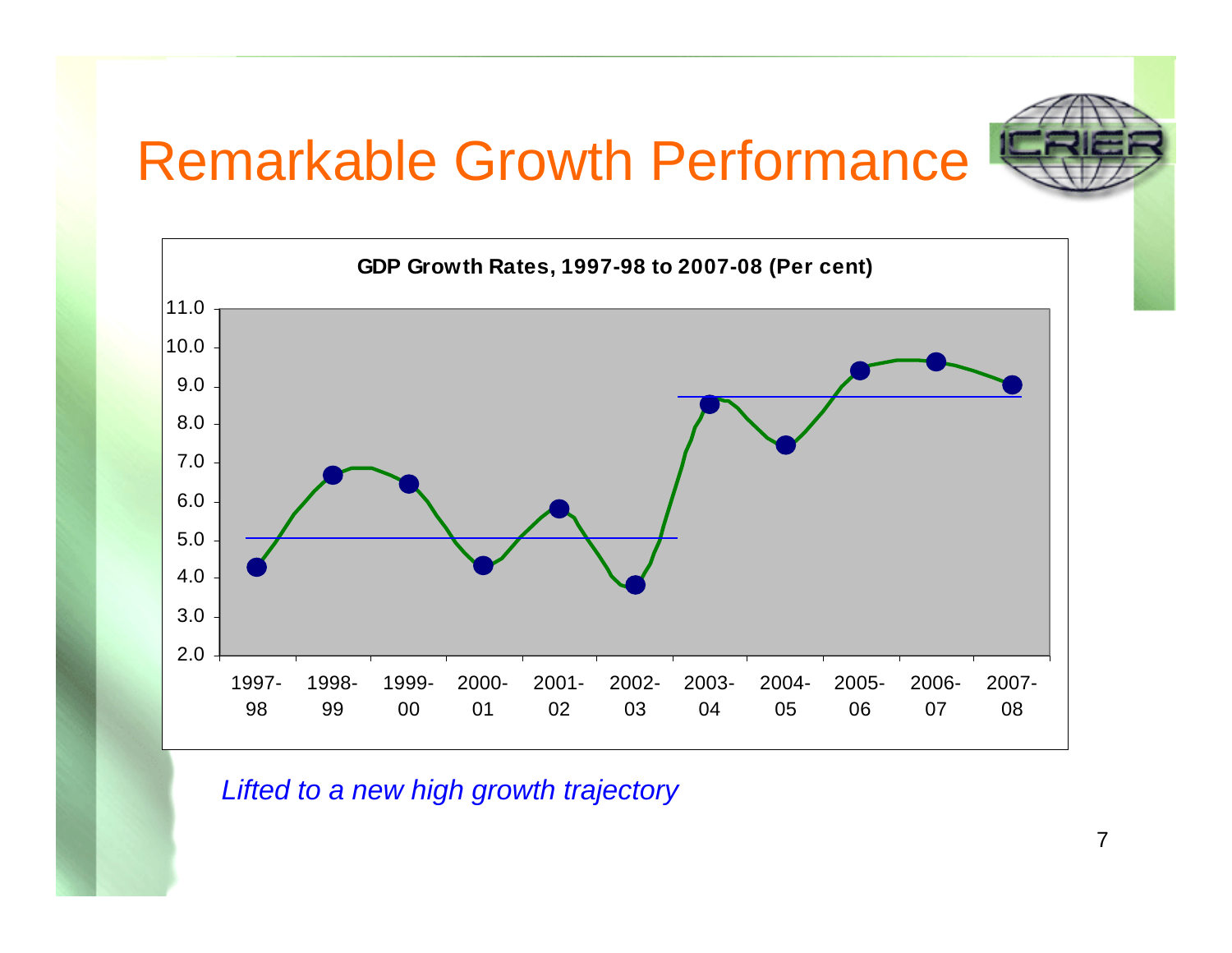## Overheating of Indian Economy



*Note: HP filter technique as proposed by Hodrick and Prescott (1997)*

*GDP growth above potential rate in recent years Inflation above 5 per cent from 2003-04*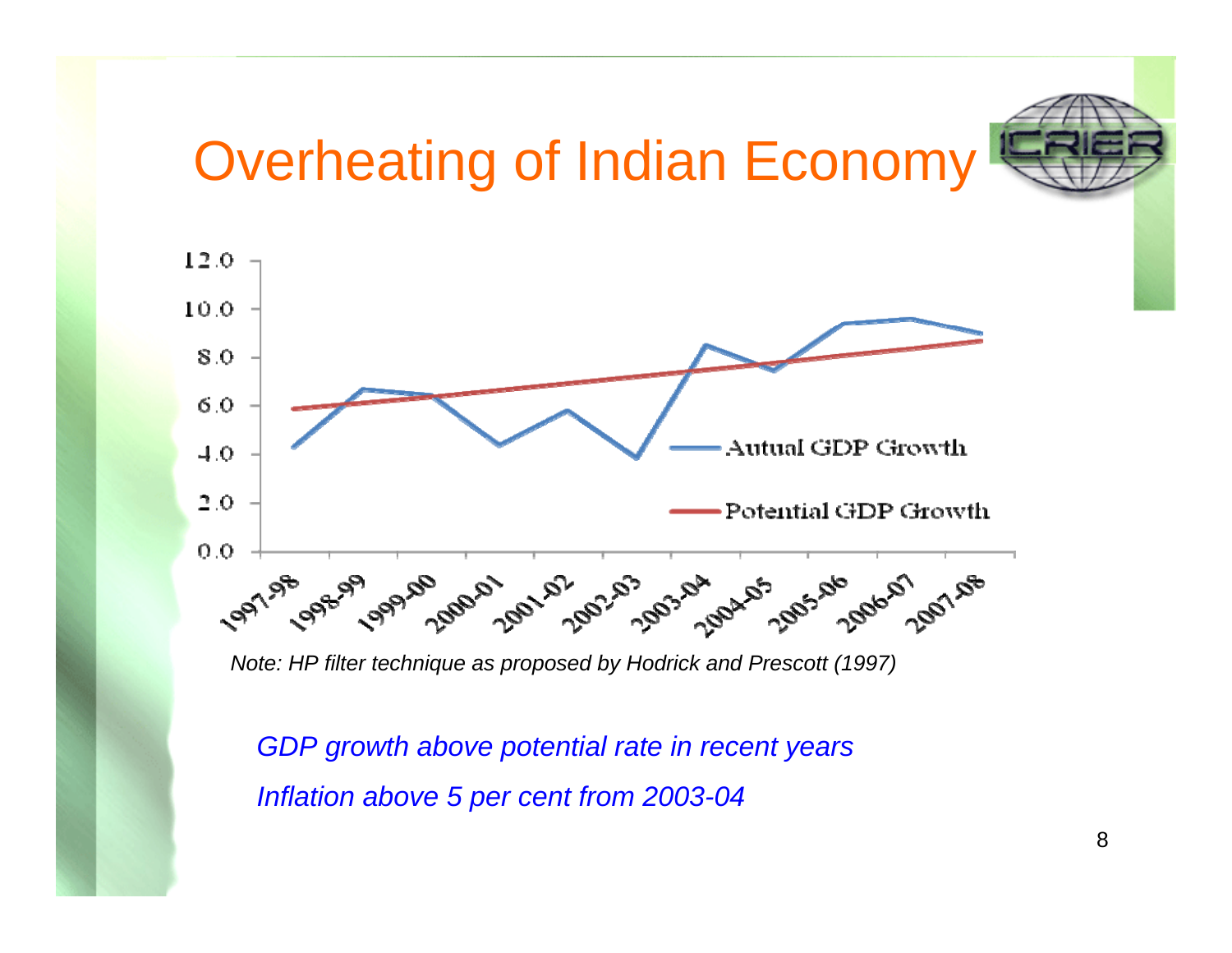## Monetary Tightening from 2004

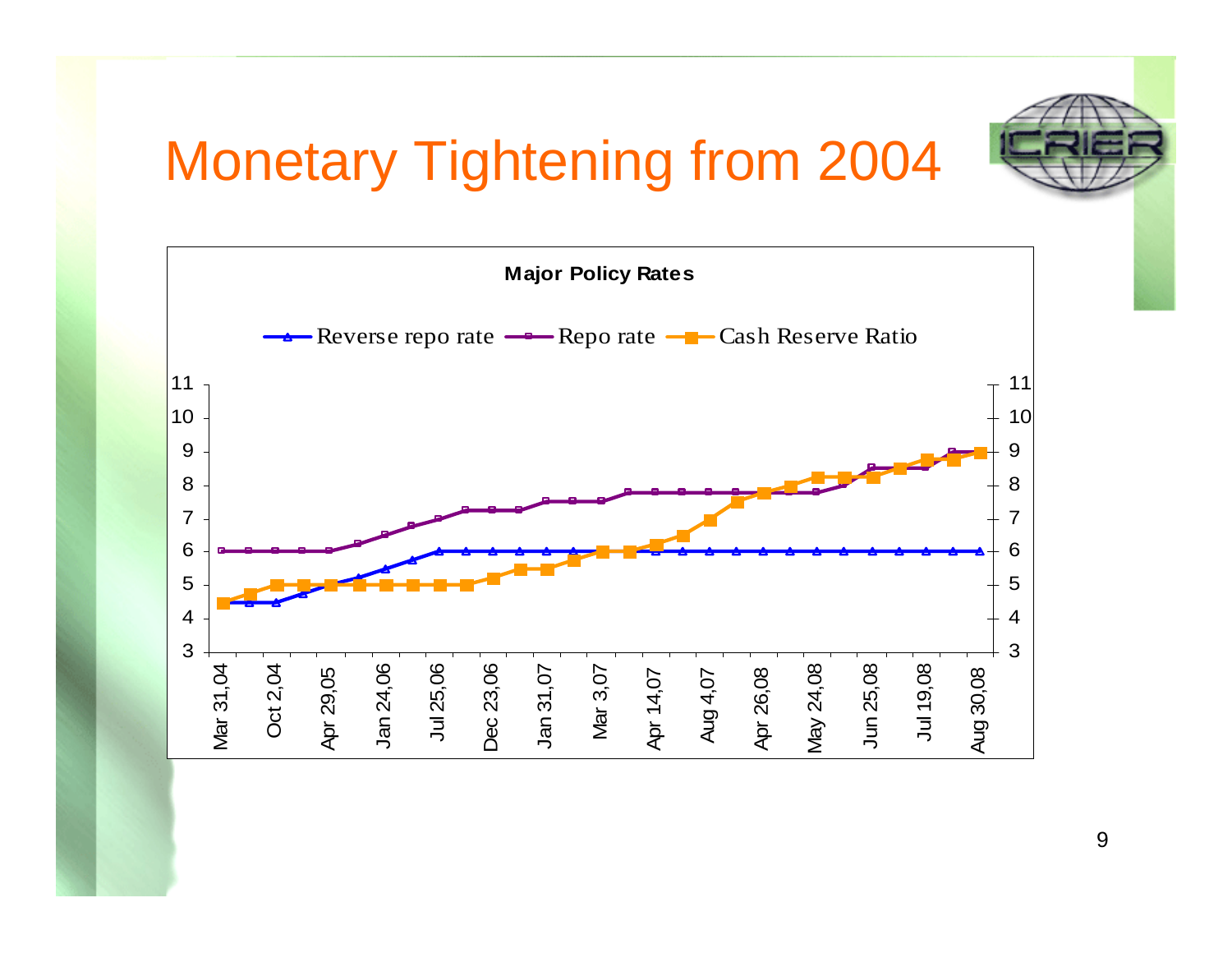### Soft-landing of Indian Economy



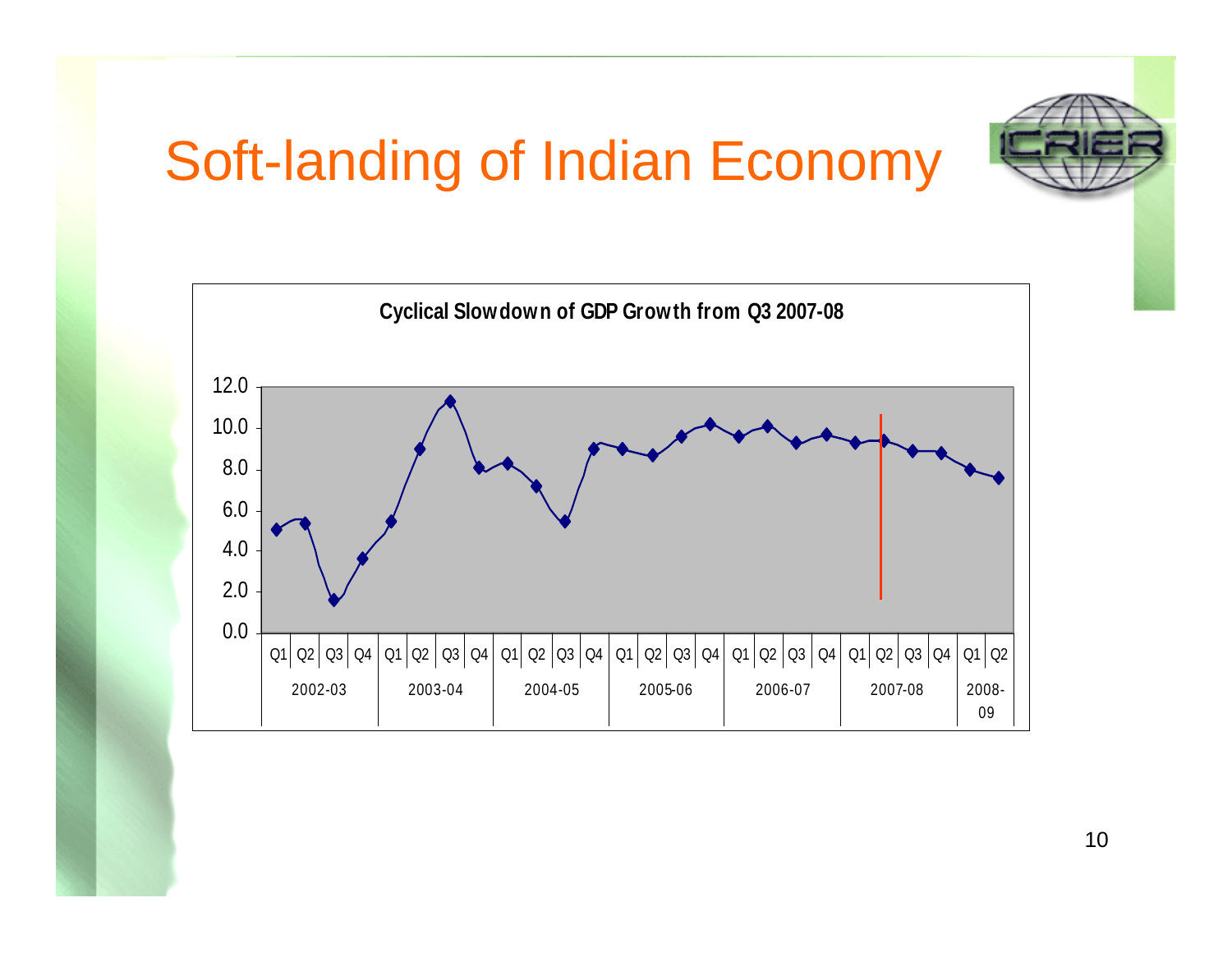

# Global Crisis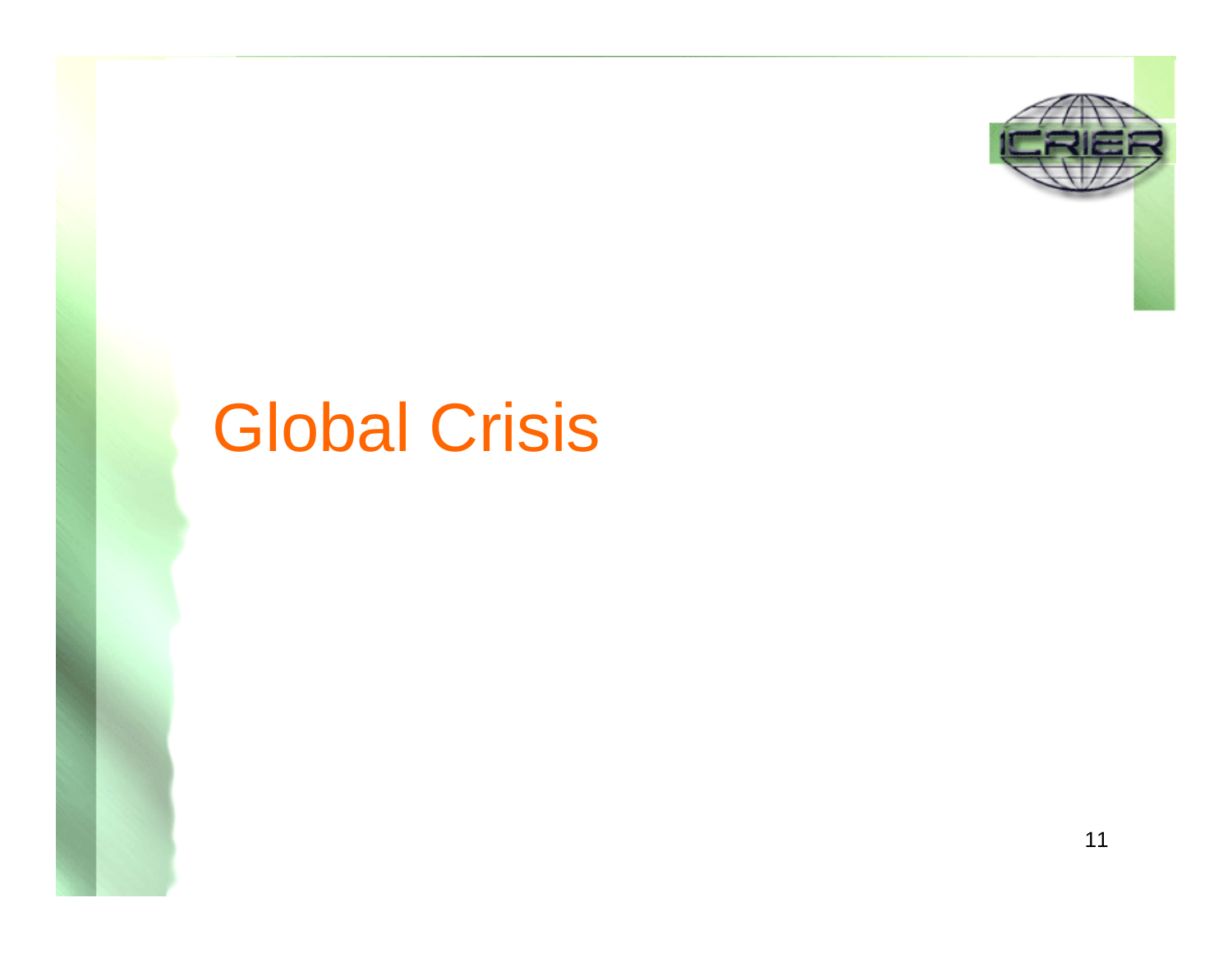#### Reversal of Capital Flows from India





•*Huge capital outflows from India since December 2007* •*FII equity outflows over US\$ 14 bn*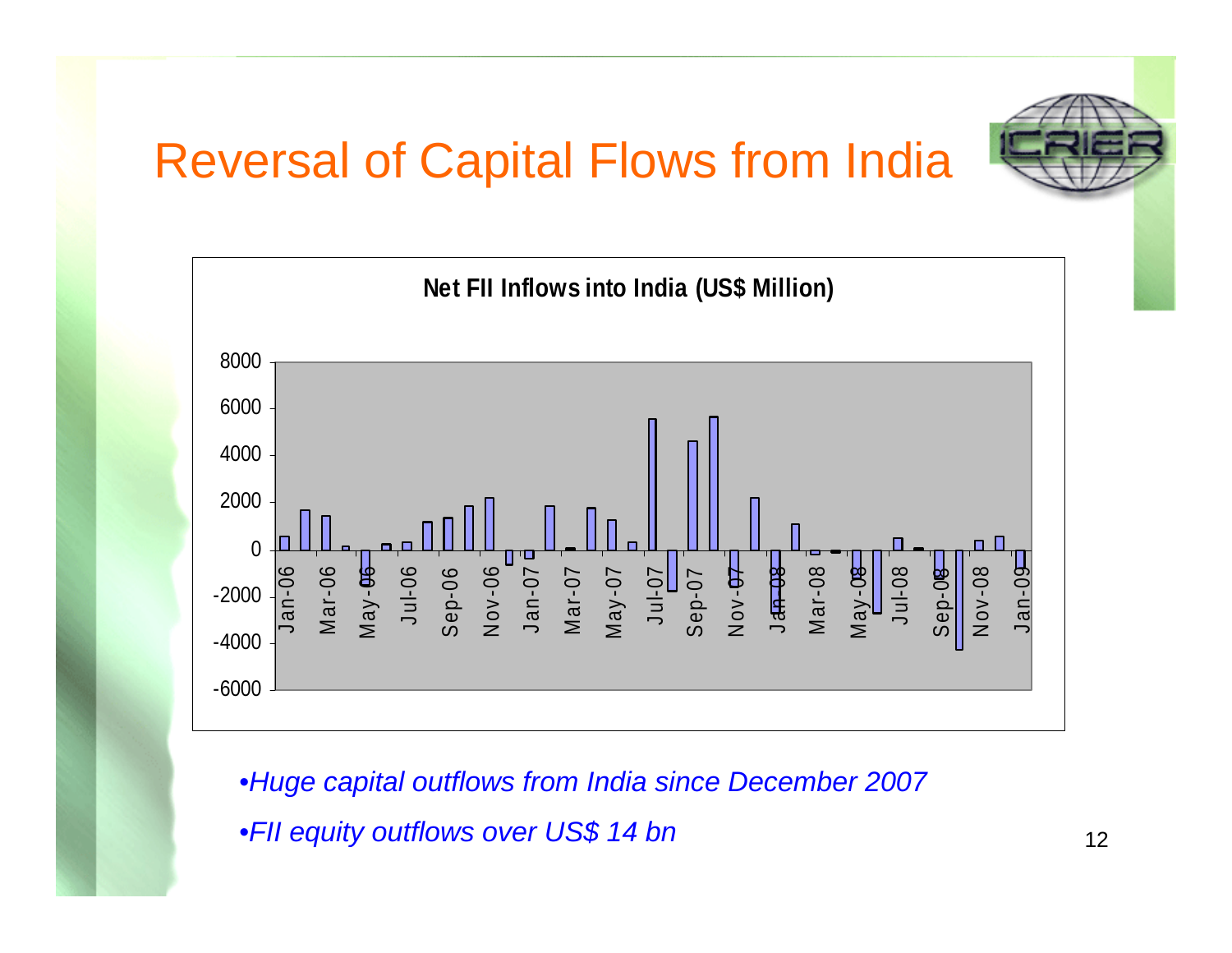#### Stock Market Crash





*Plummeting from 20,873 on 8 Jan 08 to 9093 on 28 Nov, 56% fall.*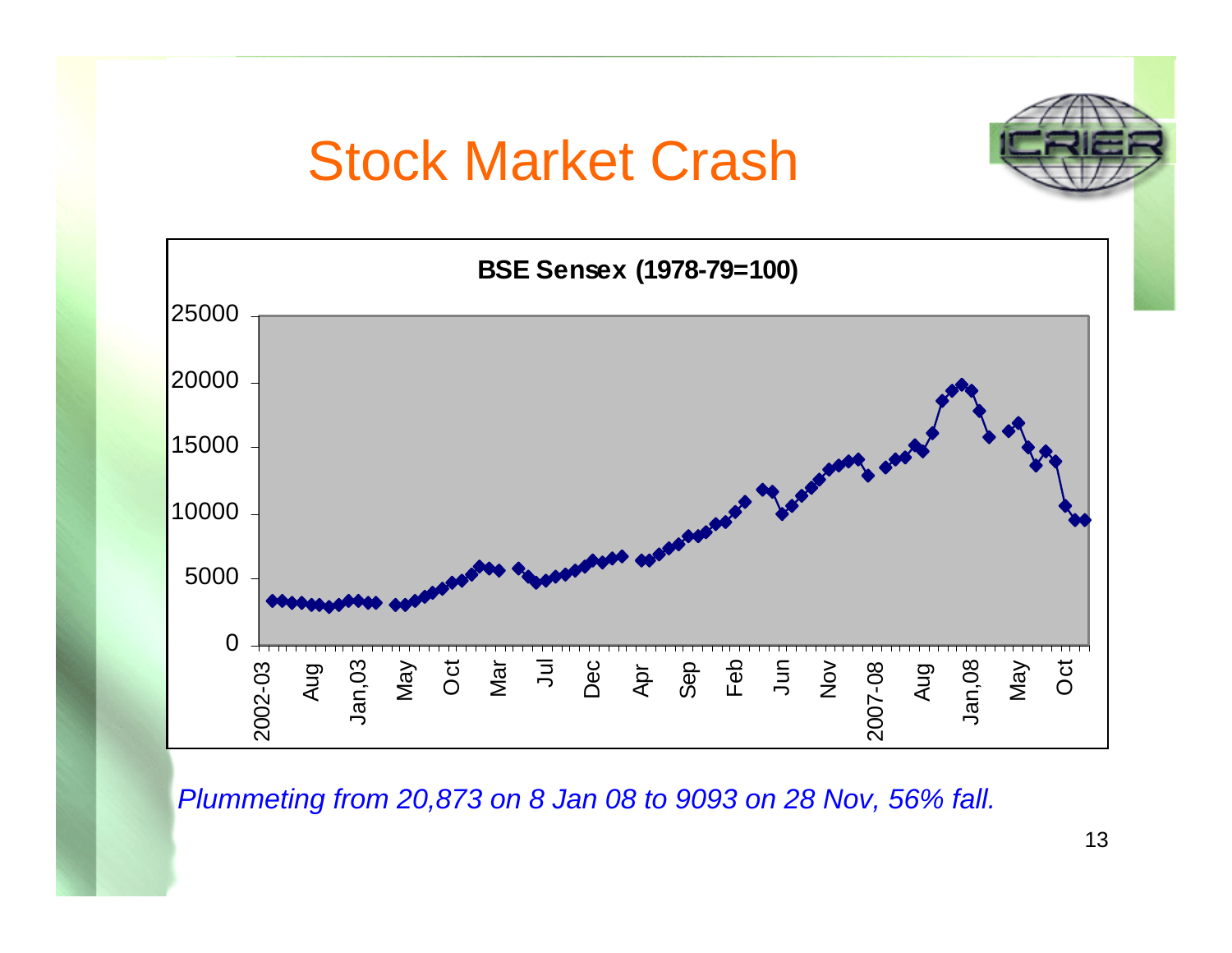#### Foreign Reserves & Exchange Rate



•*Stock of Reserves falling from \$315 bn in May 08 to \$246 bn in Nov 08*

•*Rupee tumbling by 20% from end-Mar 08 to end-Nov 08.*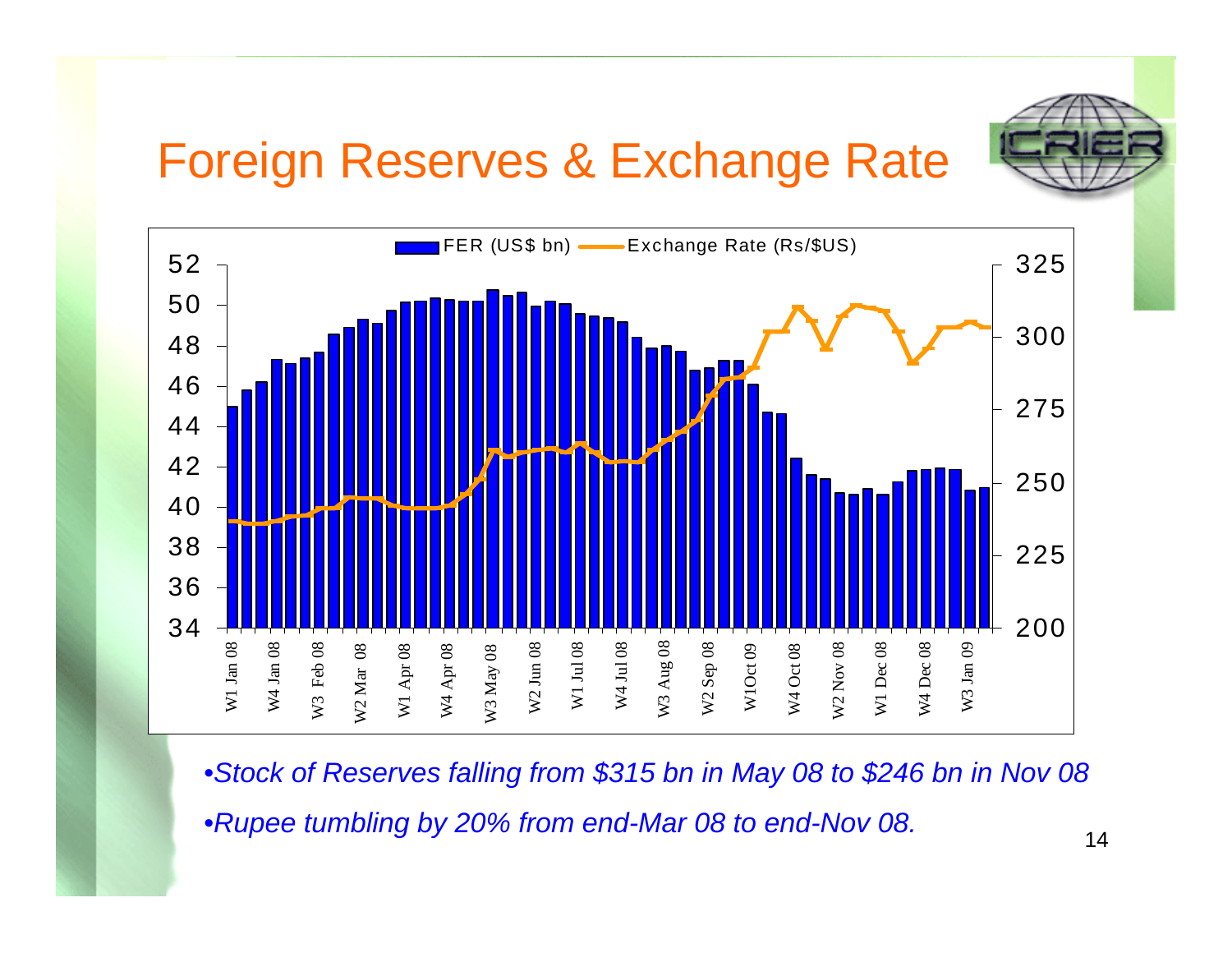

*Inter-bank call money rate spiking to 20% in October 08*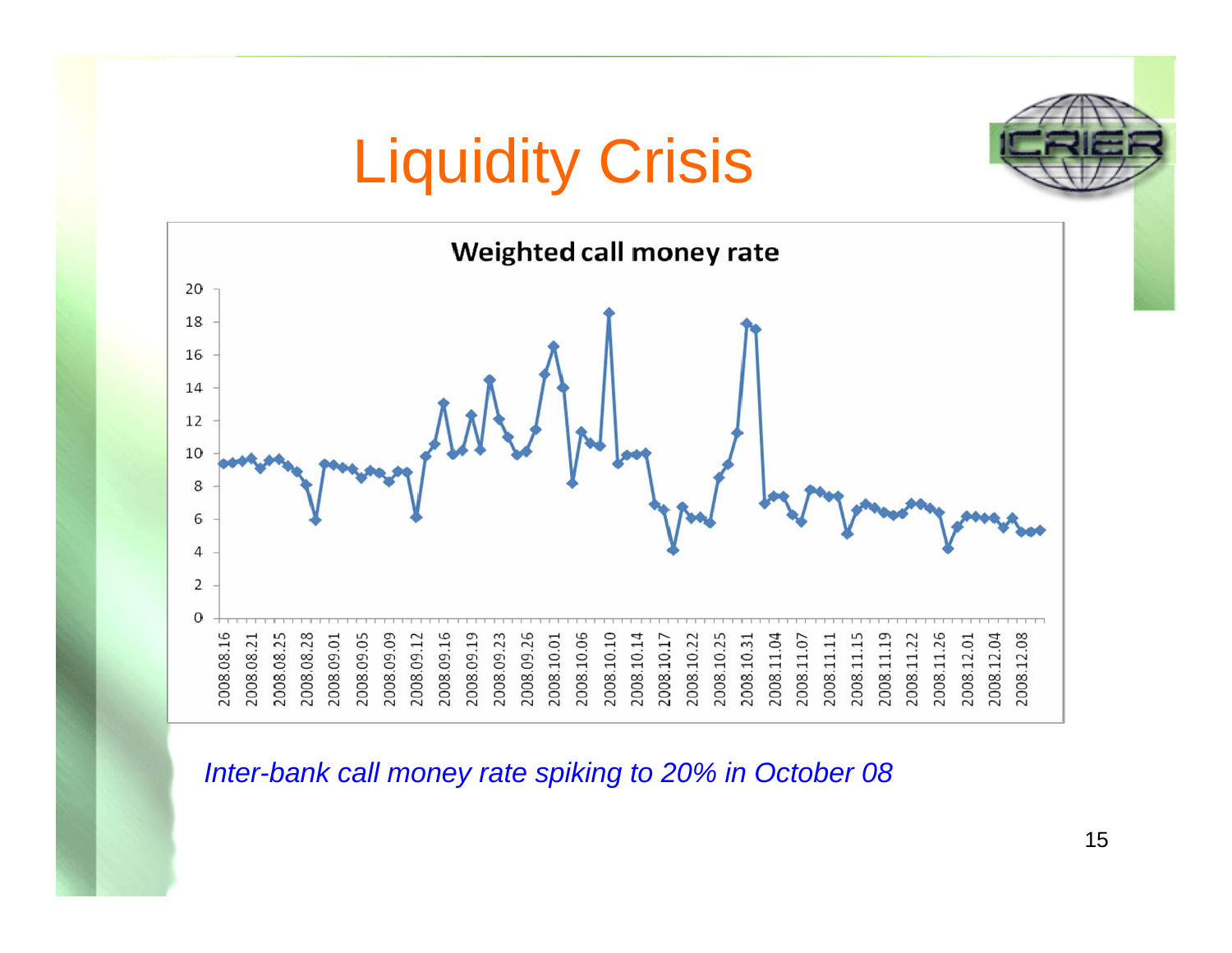#### Credit Crunch to Low Credit Demand





•*In September and October 08, bank finance (loans & investments) rose to compensate for drying up funds from domestic and foreign capital markets*

•*In November 08 onwards, bank finance expansion sharply lower as demand has fallen; and bank finance turned negative in Jan 09.*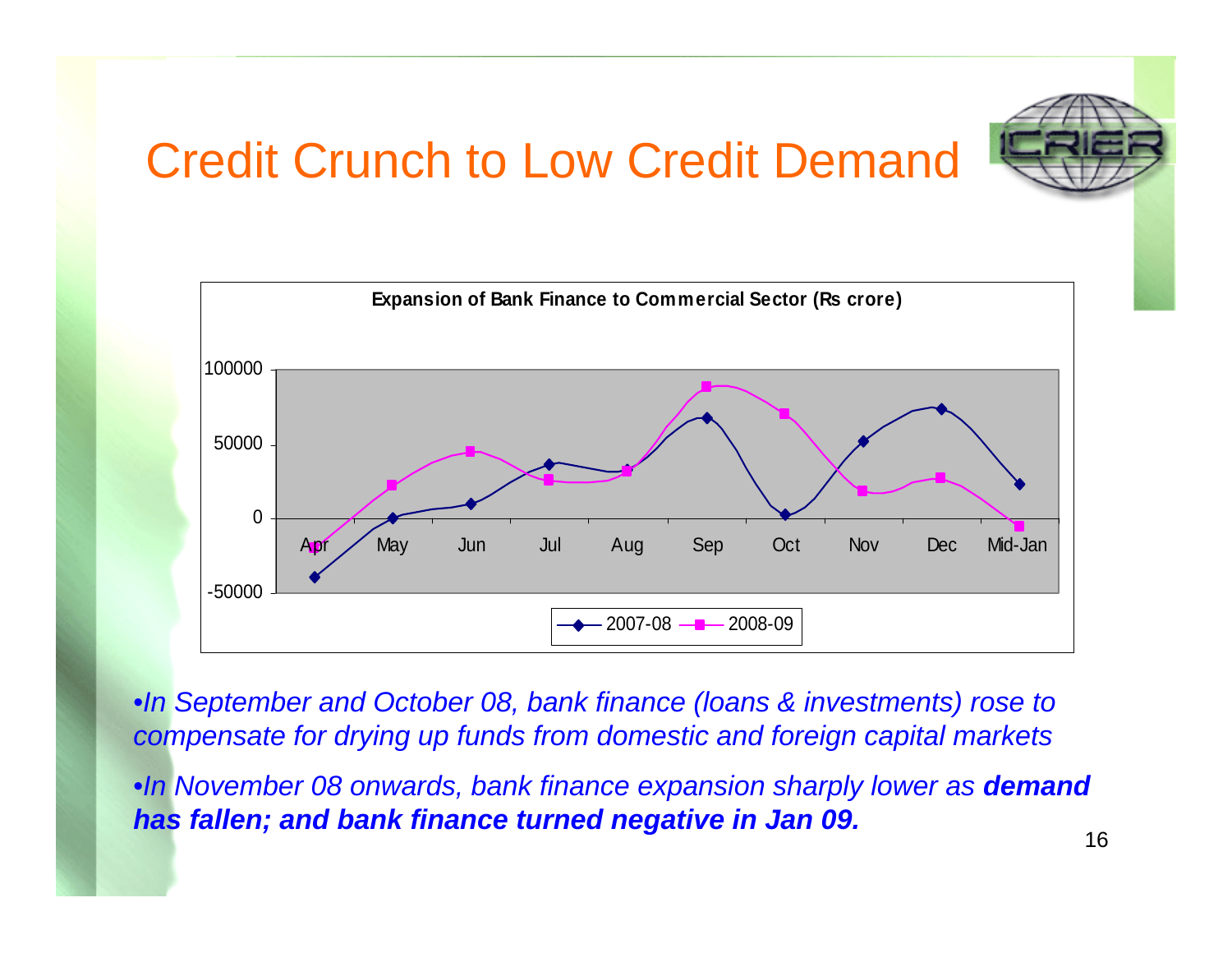

# Aggressive Policy Response

• RBI loosening cost and availability of liquidity in a series of steps from mid-September 08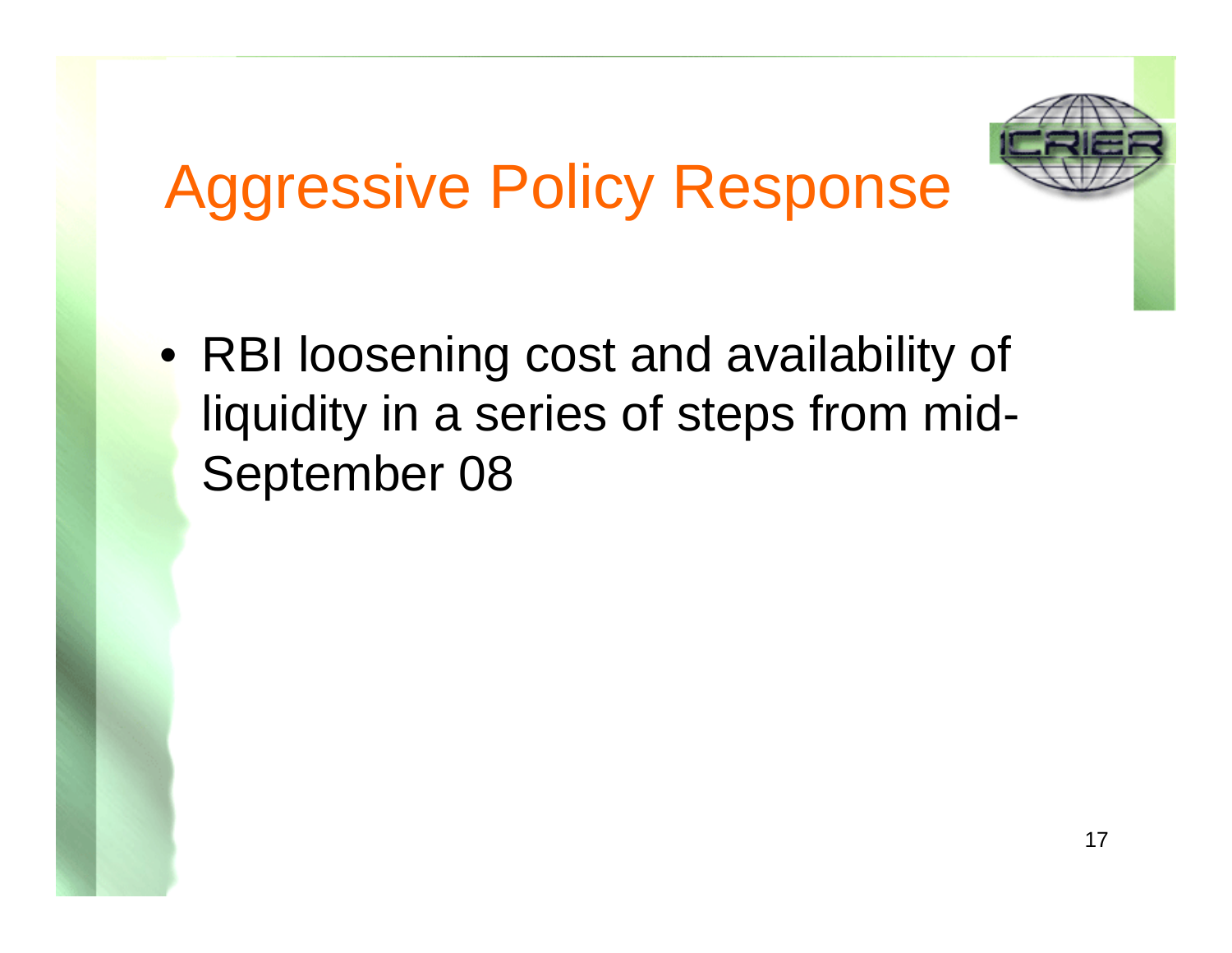## RBI Policy Rate Changes



- •*Cash reserve ratio (CRR) brought down from 9% to 5%*
- •*Statutory liquidity ratio (SLR) from 25% to 24%*
- •*Repo rate reduced from 9% to 5.5% & reverse repo rate from 6% to 4%*
- •*Special window for banks in their lending to mutual funds, NBFCs and housing finance companies*
- •*Refinance facility for banks from the central bank & dollar swap arrangements, etc.*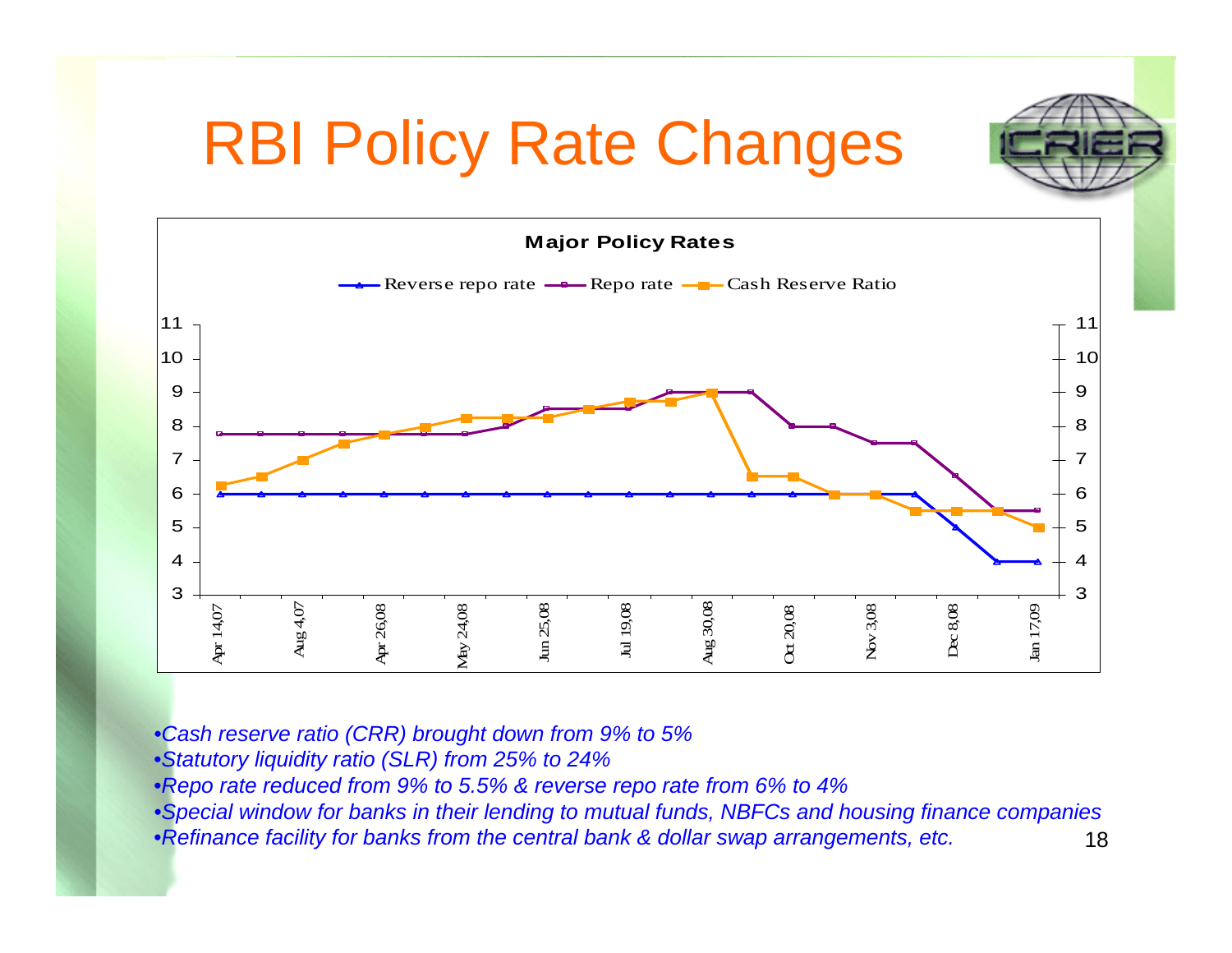# RBI Liquidity Injection



| <b>Actual/Potential Release of Primary Liquidity</b><br>since Mid-September 2008 (Rs crore) |                                                                  |          |  |  |  |
|---------------------------------------------------------------------------------------------|------------------------------------------------------------------|----------|--|--|--|
| $\mathbf{1}$                                                                                | Cash Reserve Ratio (CRR) Reduction                               | 1,60,000 |  |  |  |
| 2                                                                                           | <b>MSS Unwinding</b>                                             | 63,045   |  |  |  |
| 3                                                                                           | <b>Term Repo Facility</b>                                        | 60,000   |  |  |  |
| $\overline{4}$                                                                              | Increase in Export Credit Refinance                              | 25,500   |  |  |  |
| 5                                                                                           | Special Refinance Facility for SCBs (Non-RRB)                    | 38,500   |  |  |  |
| 6                                                                                           | Refinance Facility for SIDBI/NHB/EXIM Bank                       | 16,000   |  |  |  |
| $\overline{7}$                                                                              | Liquidity Facility for NBFCs through SPV                         | 25,000   |  |  |  |
|                                                                                             | <b>Total (1 to 7)</b><br>3,88,045                                |          |  |  |  |
|                                                                                             | <b>Memo: Statutory Liquidity Ratio (SLR) Reduction</b><br>40,000 |          |  |  |  |

*Nearly Rs. 4000 bn (\$80 bn), over 7% of GDP of liquidity release*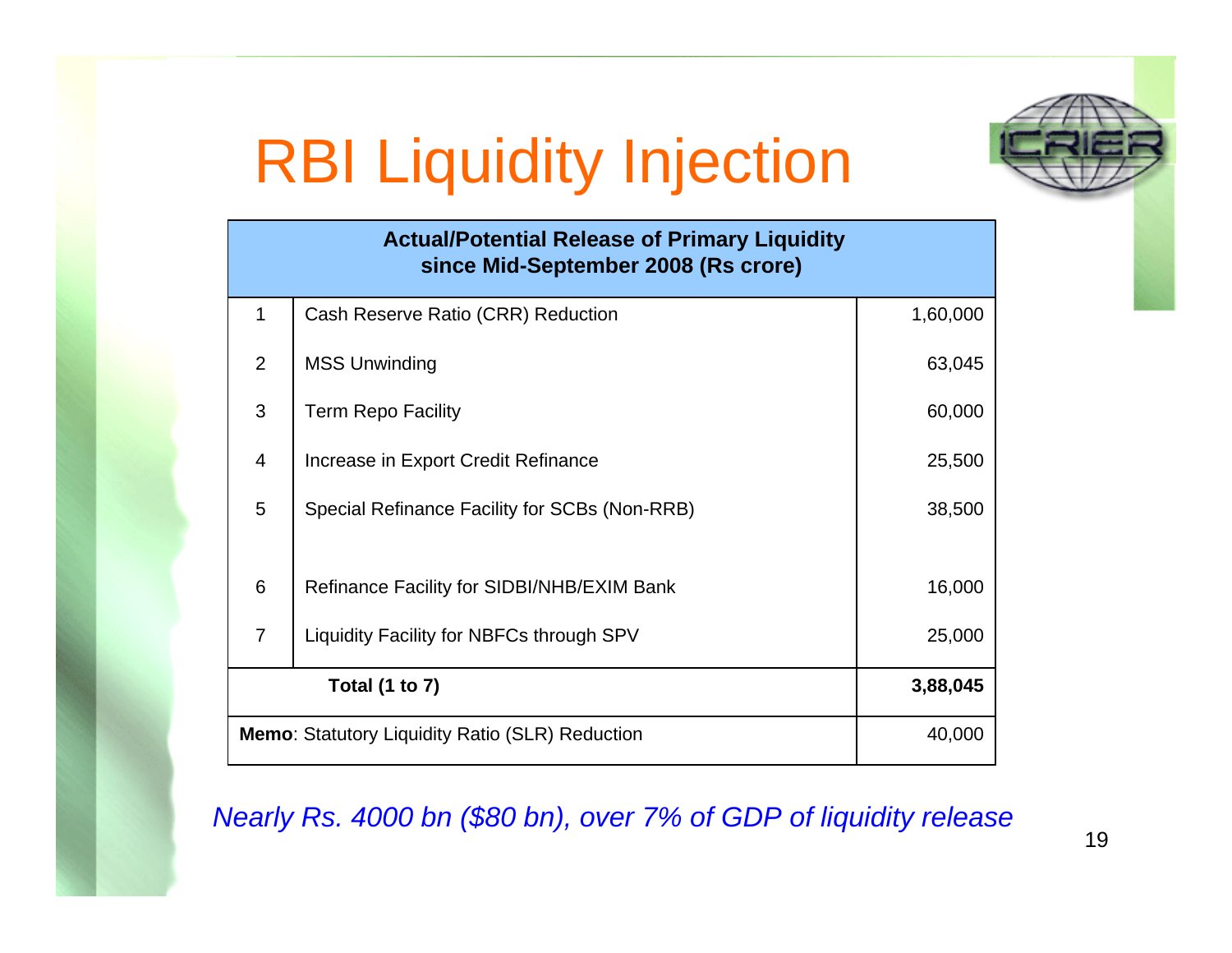# Fiscal Stimulus



- Deterioration of the economy leading to Central government's two packages of fiscal stimulus in early Dec 08 and early Jan 09
	- Direct fiscal burden of stimulus just 1.2% of GDP
		- Across-the-board excise duty reduction by 4 %age points
		- Additional plan spending of Rs. 200 billion
		- State governments allowed additional market borrowing of Rs 300 billion for plan expenditure
		- Assistance to export industries
	- Fiscal deficit (Central and States combined) rising sharply to cross 10% of GDP in 2008-09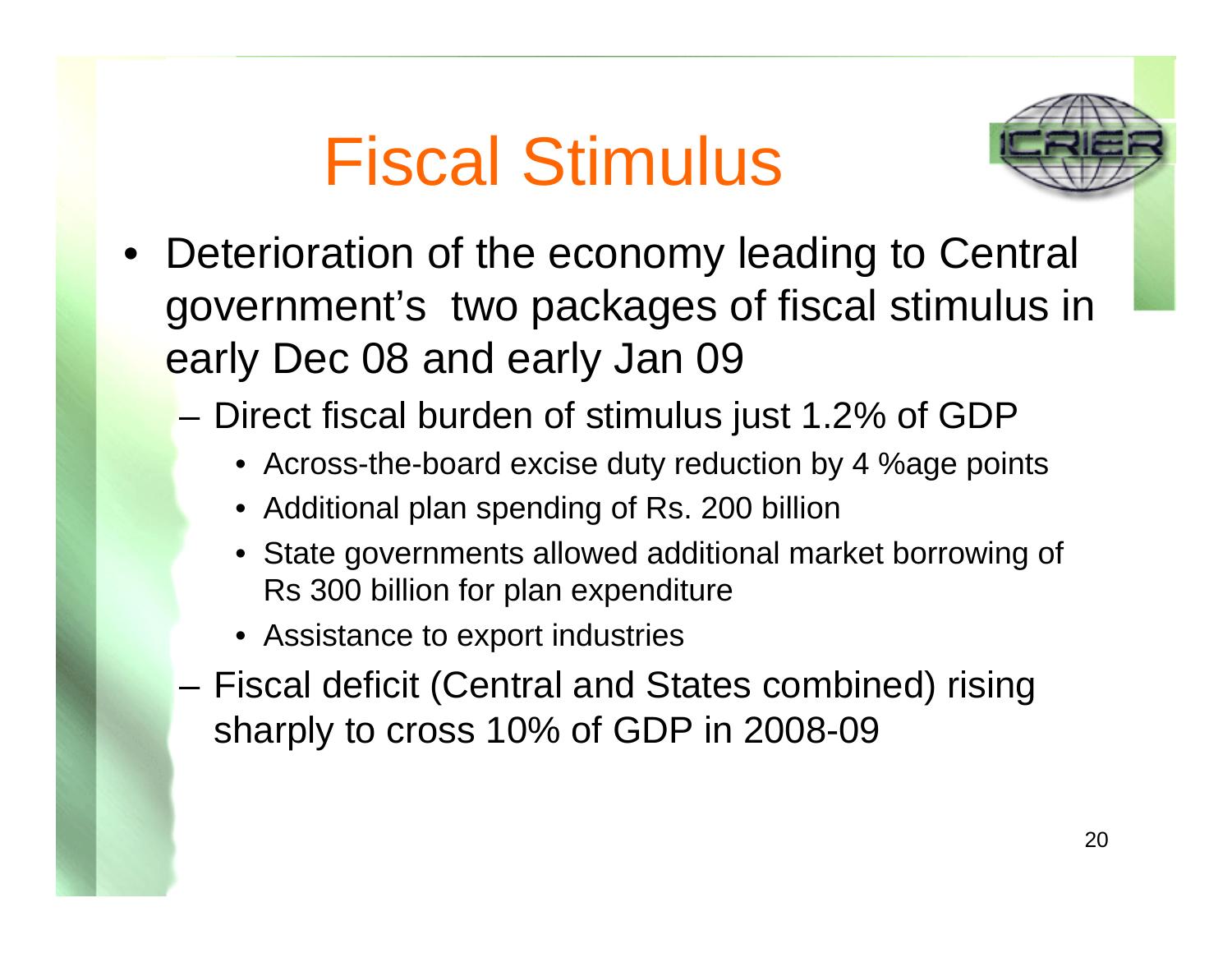## Sharp Real Sector deterioration from September 2008



| Growth in Selected Economic Indicators (% Change, Y-O-Y) |               |          |               |               |          |               |
|----------------------------------------------------------|---------------|----------|---------------|---------------|----------|---------------|
|                                                          | Apr-Aug<br>08 | Sep-08   | <b>Oct-08</b> | <b>Nov-08</b> | Dec-08   | <b>Jan-09</b> |
| Industry                                                 | 4.8           | 5.5      | $-0.3$        | 2.4           |          |               |
| <b>Exports</b>                                           | 35.1          | 10.4     | $-12.1$       | $-9.9$        | $-1.1$   | $-22.3$       |
| Imports                                                  | 37.7          | 43.3     | 10.6          | 6.1           | 8.8      | $-16.1$       |
| Railway freight traffic                                  | 8.6           | 8.2      | $-0.1$        | 1.3           | 3.1      |               |
| Major ports traffic                                      | 8.7           | 1.1      | $-5.7$        | $-4.6$        |          |               |
| Commercial vehicle sales                                 | 3.9           | $-0.6$   | $-34.9$       | $-48.0$       | $-58.2$  |               |
| Airport passenger traffic                                | $-0.8$        | $-14.0$  | $-7.7$        |               |          |               |
| Central government tax revenue                           | 25.0          | 26.0     | $-4.6$        | $-3.5$        | $-18.6$  |               |
|                                                          | Q3 07-08      | Q4 07-08 | Q1 08-09      | Q2 08-09      | Q3 08-09 |               |
| <b>Real GDP</b>                                          | 8.8           | 8.8      | 7.9           | 7.6           |          |               |
| Corporate sales                                          | 18.5          | 24.0     | 31.4          | 34.6          | 13.3     |               |
| Corporate profit                                         | 21.2          | 7.1      | 4.7           | $-25.4$       | $-25.6$  |               |
| (2520 companies)                                         |               |          |               |               |          |               |

*Source: CSO, Ministry of Commerce, CMIE and Economic Times.*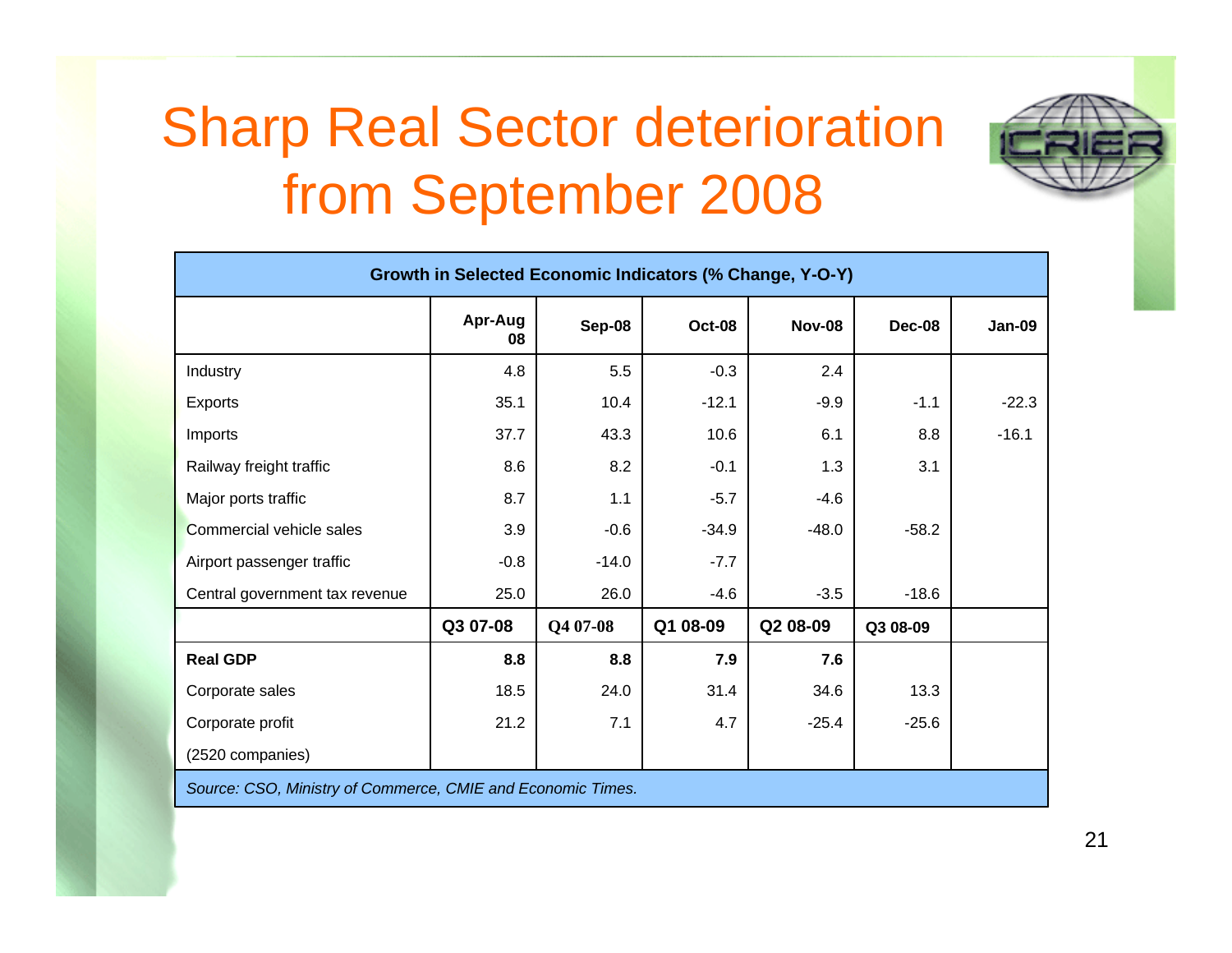

# Growth Prospects: 2008-09 and 2009-10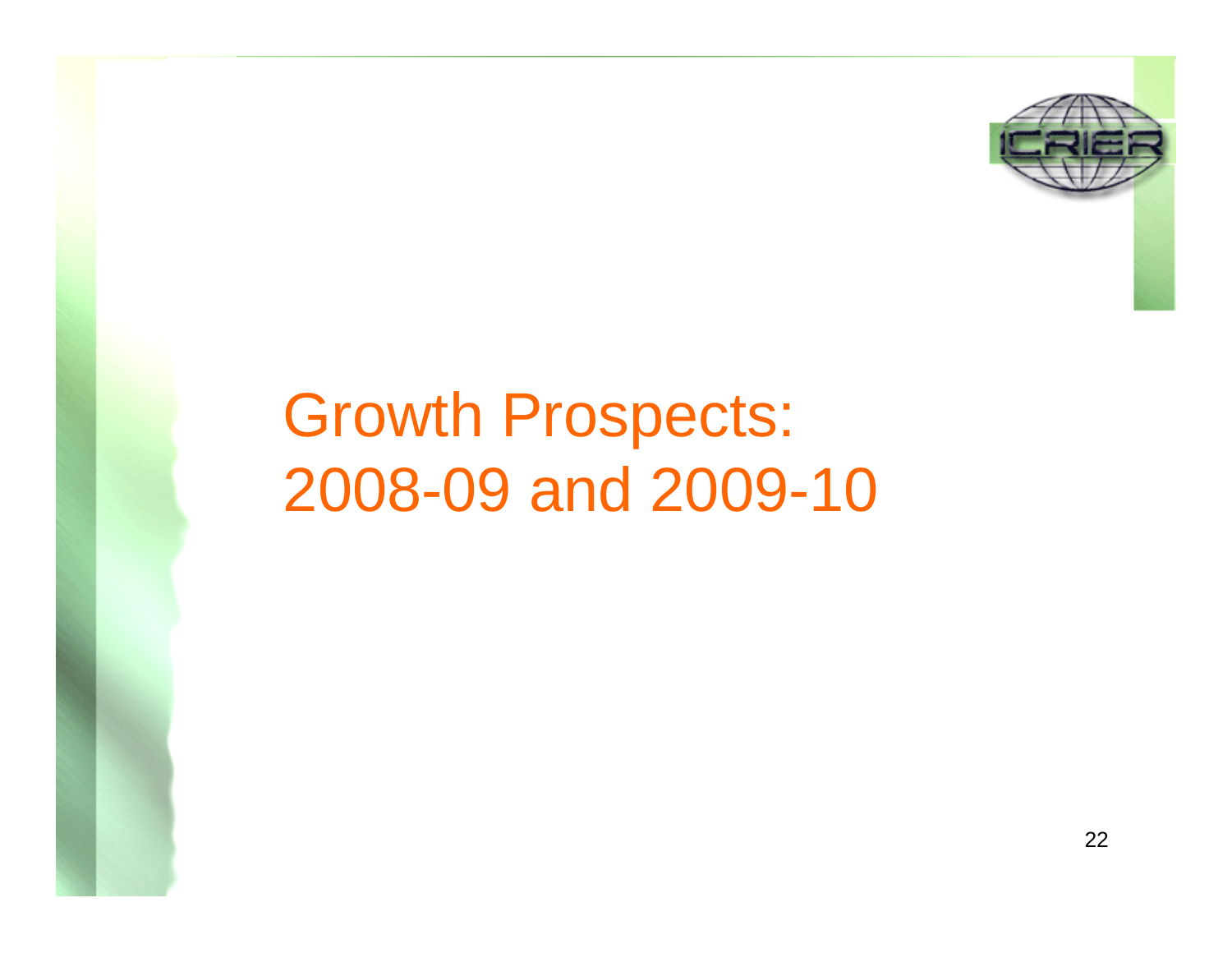## GDP Forecasts



- Methodology:
	- – Use of an index of leading economic indicators (LEI)
	- – Also a external shock in the form of a dummy variable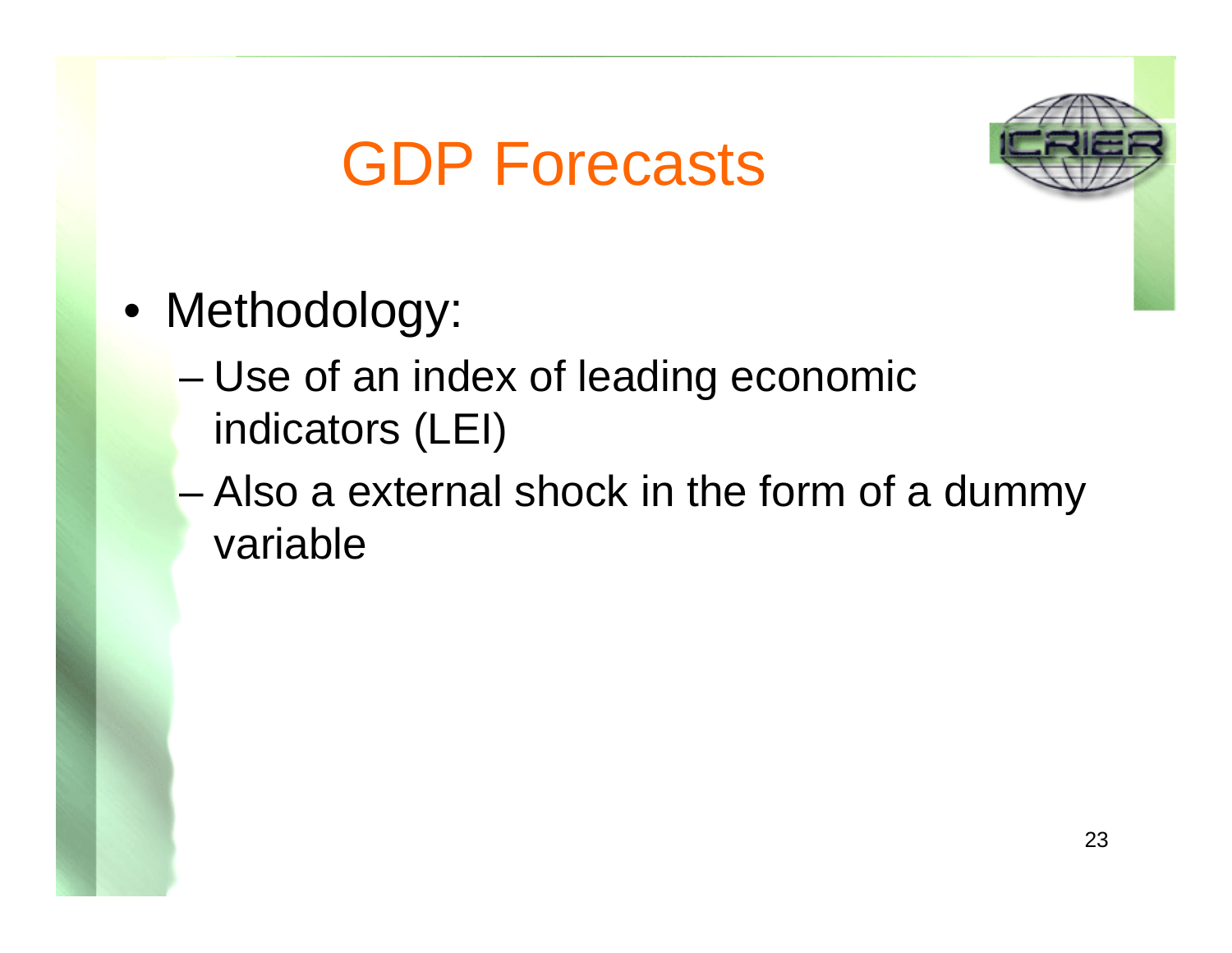## GDP Forecasts…



- LEI Consists of:
	- (i) production of machinery and equipment
	- (ii) non-food credit
	- (iii) railway freight traffic
	- (iv) cement sales
	- (v) net sales of the corporate sector
	- (vi) fuel and metal prices
	- (vii) real rate of interest
	- (viii) BSE sensex and
	- (ix) exports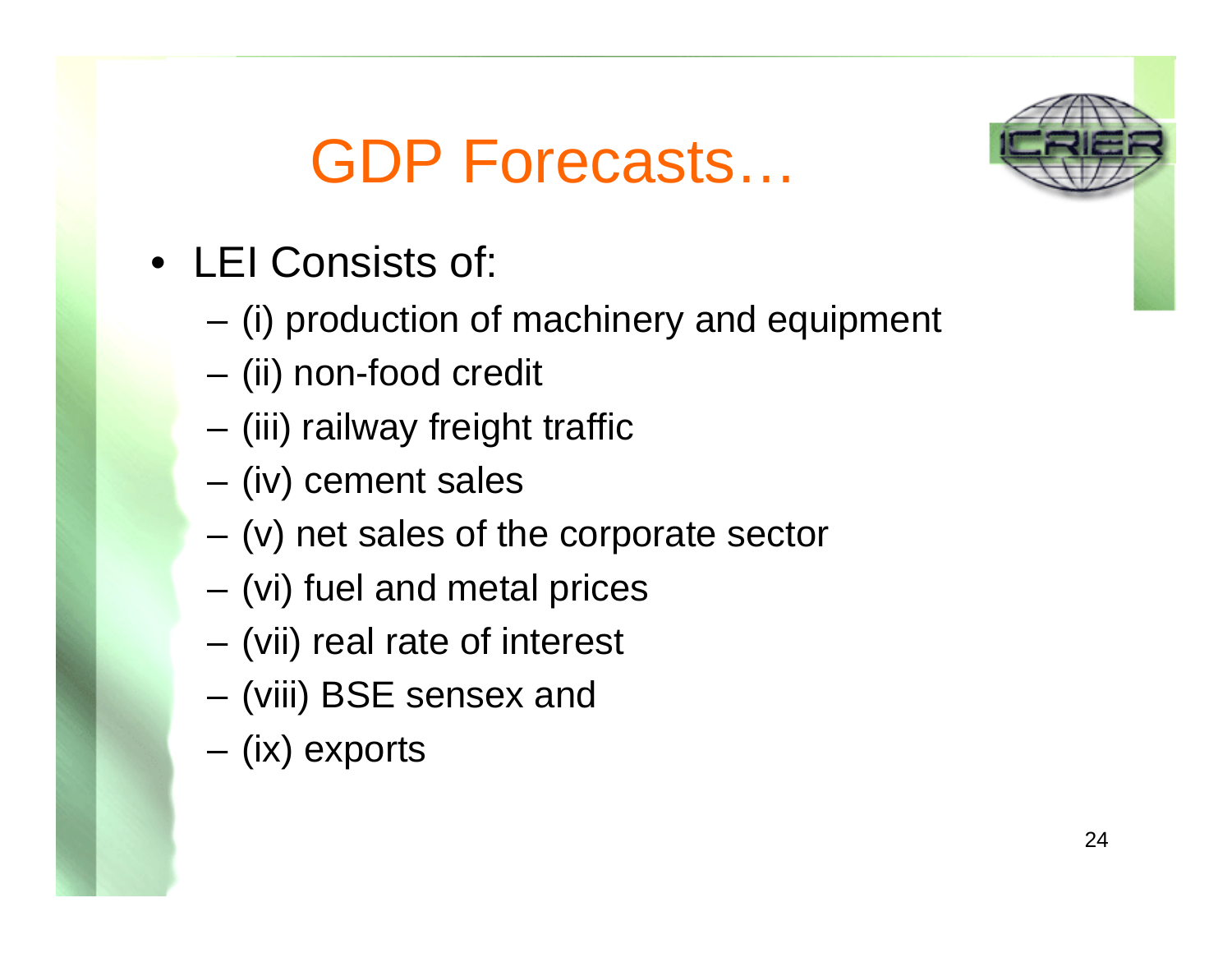# Index of Leading Economic Indicators (LEI)….



- • Composite index constructed for 1997-08 with quarterly growth series
- • Principal component index (PCI) method
	- Weights assigned through iteration process based on the contribution to total variation in the composite index
- •LEI predicts future growth based on the past, 5-quarter in advance
- • Cannot capture the effects of sudden external shocks having immediate impact on growth
	- East Asia crisis, 1997-98
	- Dotcom bust in 2000-01 and 2001-02
	- Crop failure in 2002-03
	- Current shock of US financial meltdown in 2008-09 and 2009-10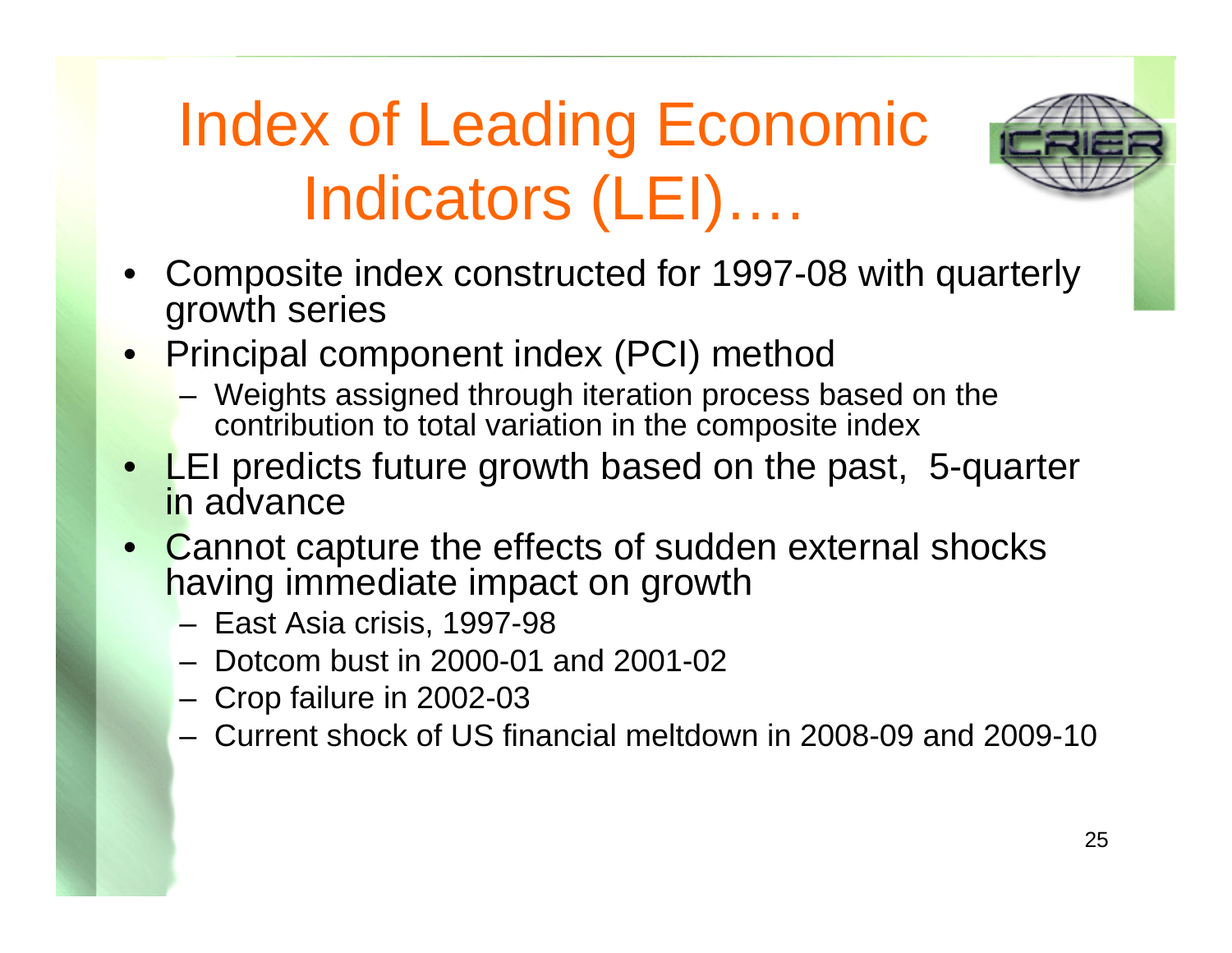#### External Shocks & India's GDP Growth



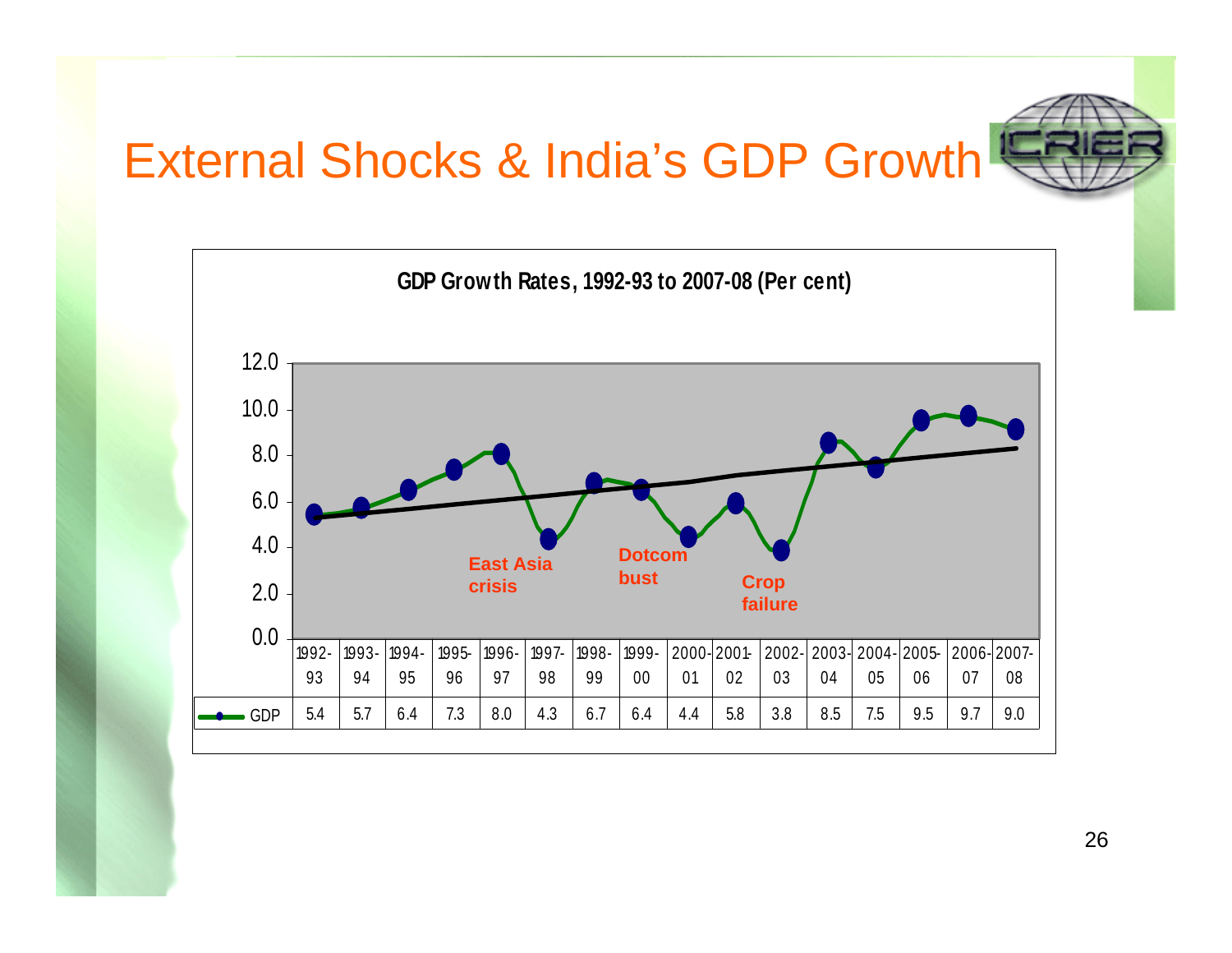#### External Shocks & India's GDP Growth



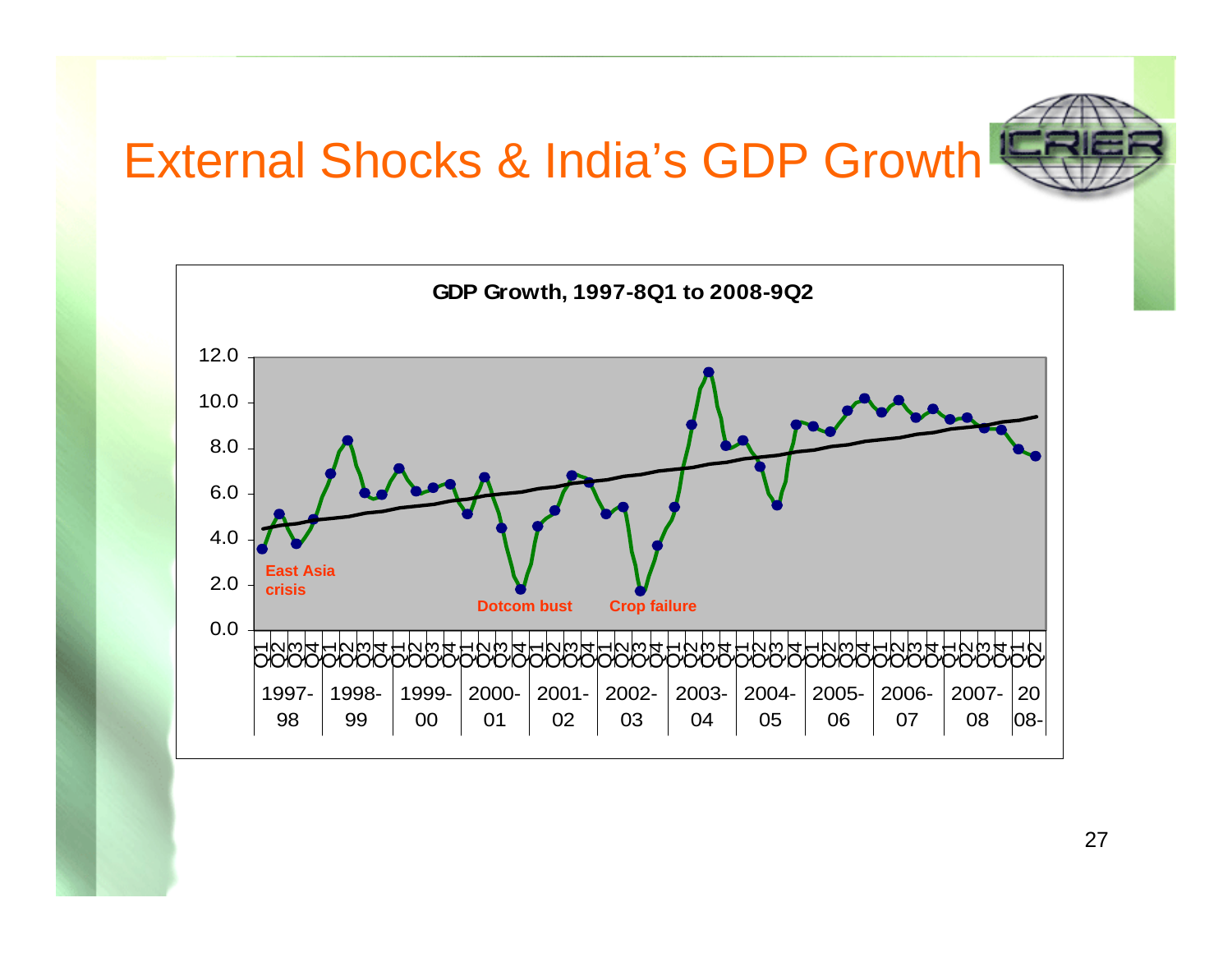#### Projection of Growth Rate through Index of Leading Indicators & a Shock Variable



The estimated equation for GDP growth forecast, given below, is satisfactory with adjusted **R-square** value of **0.58** and all the **co-efficients** significant at **99% level**.

> $GrGDP = 7.98 + 1.11$  LEI (-5) - 4.15 Dummy  $(3.36)$   $(-7.26)$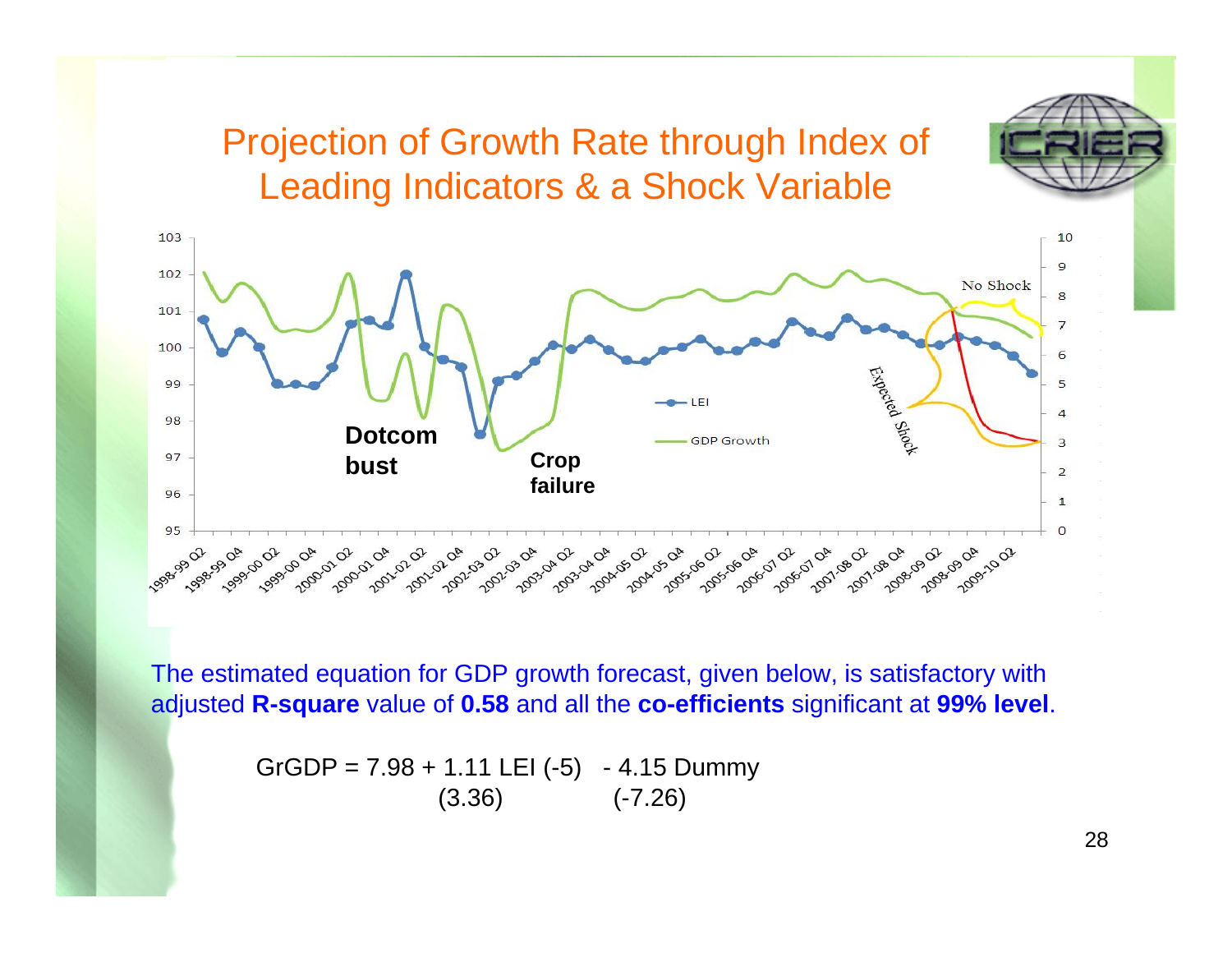# Growth Prospects of India

•Based on leading Indicators and a shock variable to incorporate the global crisis, the growth rates for 2008- 09 and three quarters of 2009-10 are projected as:

#### **GDP Forecast for 2008-09 and 2009-10 (up to 3 quarters)**

|                     | <b>No Shock</b> | <b>With Shock</b> |
|---------------------|-----------------|-------------------|
| 2008-09             | 7.6             | 5.9               |
| $2009-10$ (Apr-Dec) | 69              | 3.5               |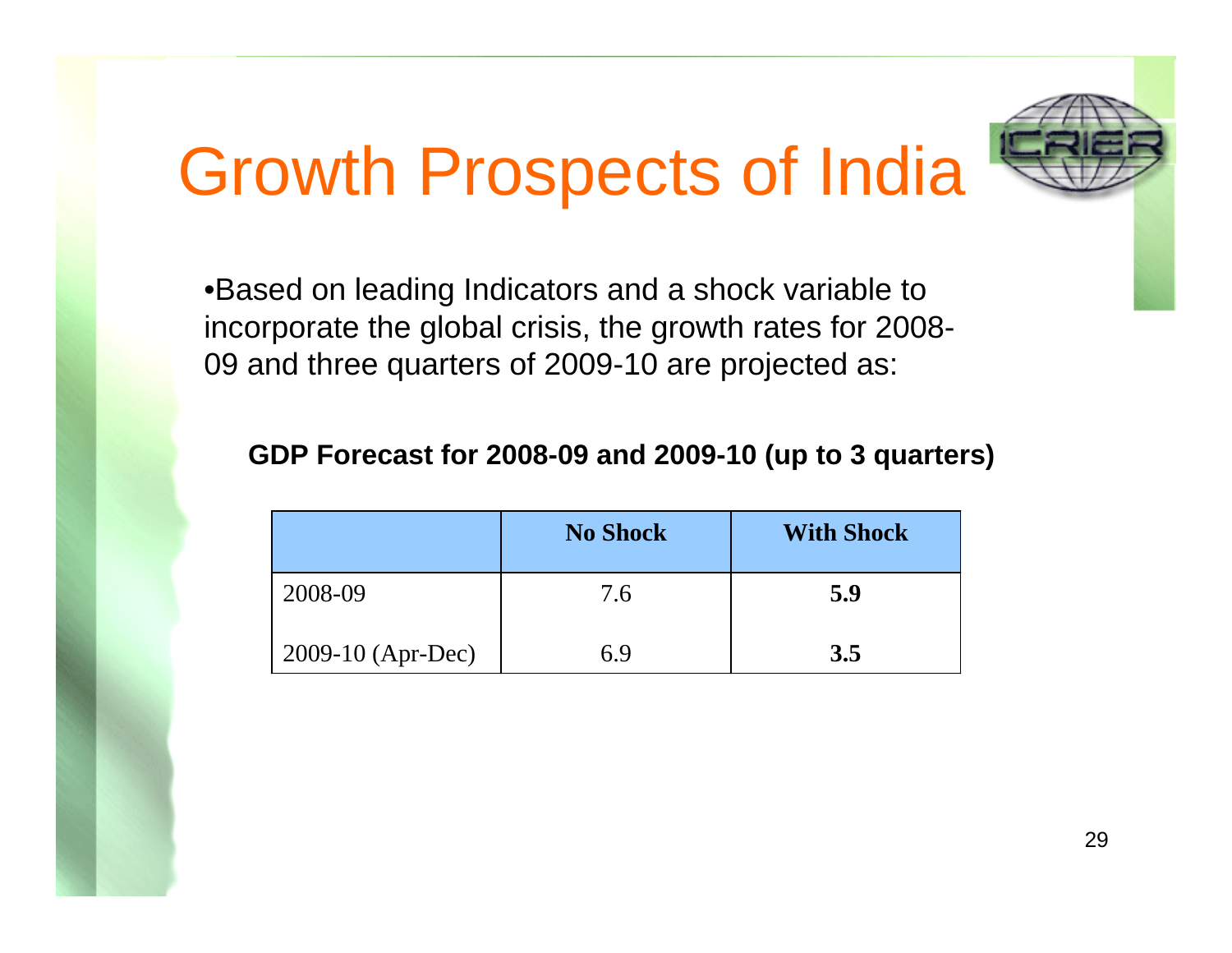# Concluding Remarks



- India is seriously affected by the global crisis
- Growth to be brought down sharply but not to the extent of making it below zero
- Soundness of banking and cautious capital account opening has saved the country
- Recovery possible in late 2009-10 or early 2010- 11 provided the government is able to push through massive investment in social and physical infrastructure through public-private participation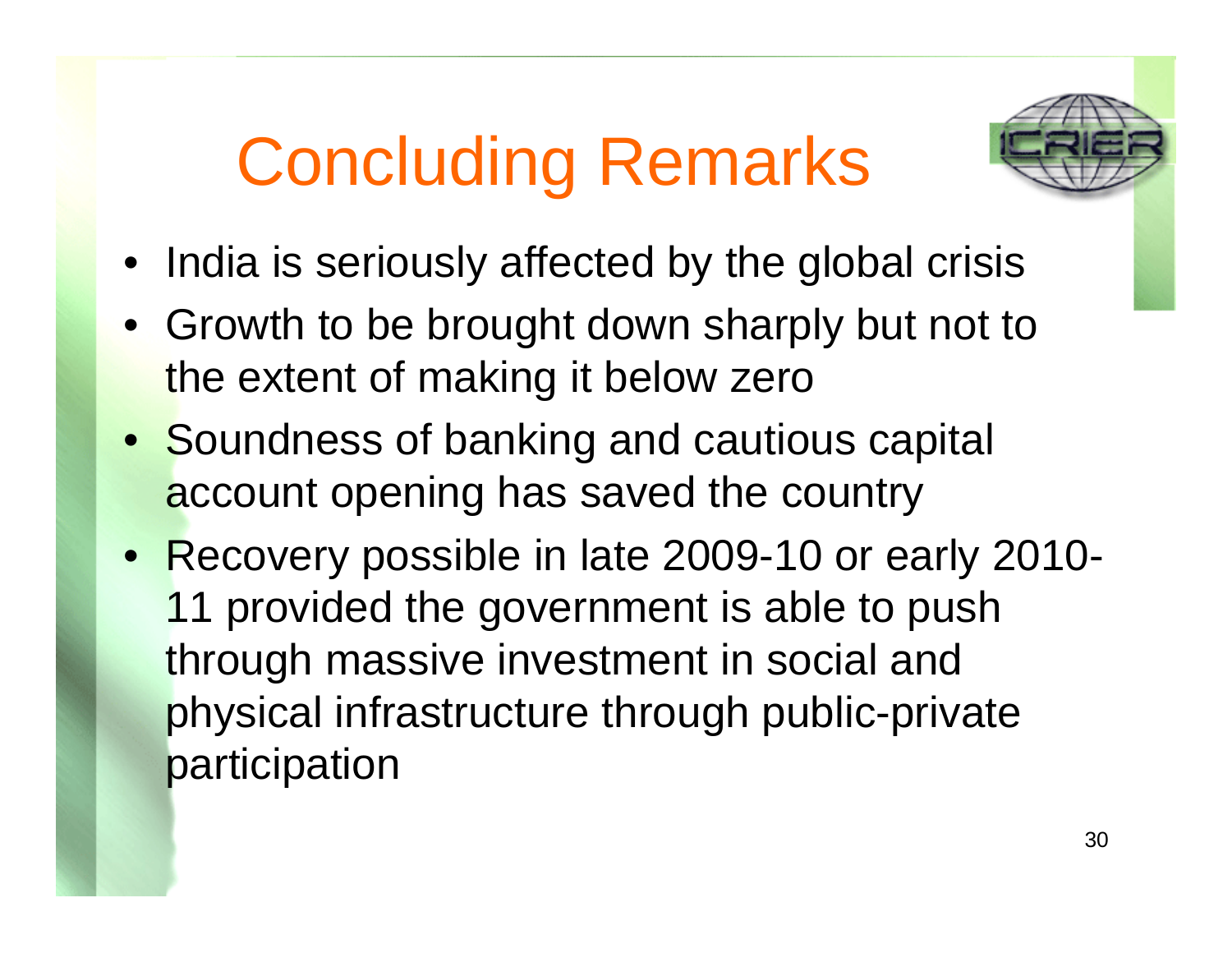

# Thank You.